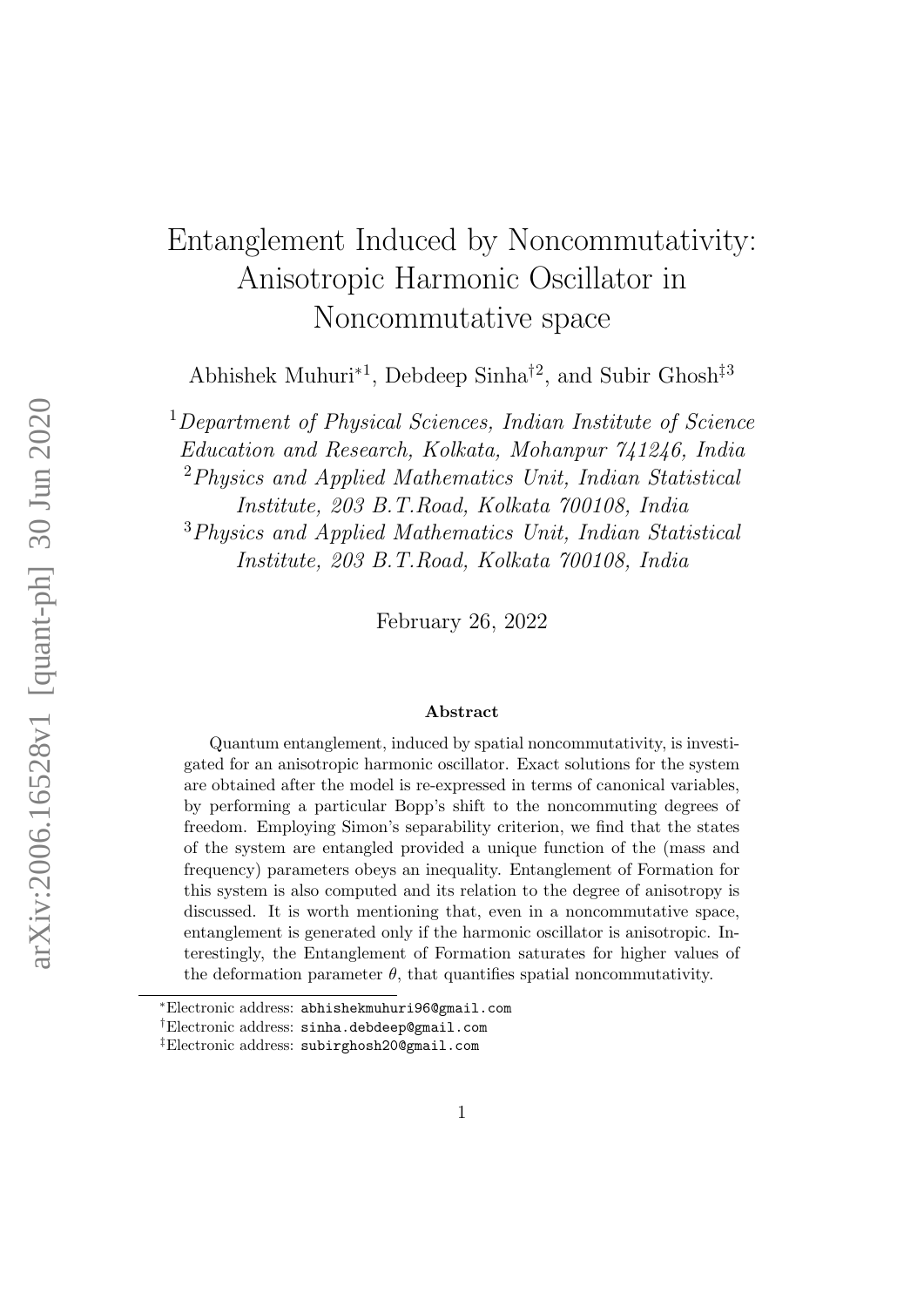#### 1 Introduction

The celebrated ideas of quantum computers, quantum cryptography, and quantum teleportation have emerged from quantum information science that deals with manipulation of individual quanta of information. Entanglement has assumed the role of a key resource in quantum communication and computation and it is exploited as protocols to perform tasks that are supposedly intractable with classical information processing. Entanglement lies at the heart of most of the counter intuitive features of quantum mechanics, such as non-local correlations between space like separated entangled partners (for a review see [\[1\]](#page-17-0)) and related phenomena. In spite of Einstein's worry about the "spooky action at a distance", it has been experimentally confirmed [\[2,](#page-17-1) [3\]](#page-17-2) that quantum physics predicts correlations that violate Bell's inequality. However, as it turns out, quantum entanglement has found remarkable physical applications in the fields like quantum computation, quantum optics, condensed matter physics and many more[\[4\]](#page-17-3)[\[5\]](#page-17-4)[\[6\]](#page-17-5). Connections between quantum gravity and quantum information theory in the  $AdS/CFT$  correspondence, in particular relation between geometrical structure of the dual spacetime and entanglement structure of the conformal field theory have emerged in recent times (for review see [\[7\]](#page-17-6)). Another topical and exciting area is entanglement entropy [\[8\]](#page-17-7) and its application in the issue of black hole entropy (for a review see [\[9\]](#page-17-8)).

In the present article we will consider a novel form of entanglement generation - Noncommutativity induced entanglement. Noncommutative (NC) extension of quantum mechanics and quantum field theory have generated a large amount of interest in diverse physics communities (for reviews see [\[10\]](#page-17-9)). Historically NC extension was first introduced by Snyder [\[11\]](#page-17-10) to ameliorate short distance singularities in quantum field theories but it was not successful in this context (although for other reasons Snyder's form of Noncommutativity has also become of interest in recent times ([\[12\]](#page-17-11))). Another form of NC extension induces a minimal length and is exploited in phenomenological model building for quantum gravity [\[13,](#page-17-12) [14\]](#page-17-13) and in addressing certain conceptual inconsistencies in black hole physics [\[15\]](#page-17-14). The more recent wave of interest was created by the work of Seiberg and Witten [\[16\]](#page-17-15) who revealed that in certain low energy limits, the theory of open strings attached to D-Branes, can be described as an effective field theory residing in an NC space. Interestingly, this form NC extension actually mimics the well known Landau problem of planar charged particle dynamics in a strong uniform background magnetic field in normal direction. This last form of noncommutativity will be directly relevant to our work.

Let us come to our main subject matter: entanglement and in particular Gaussian Entanglement (GE). Entanglement is manifested through nonlocal correlations between two (or more) quantum states such that it is impos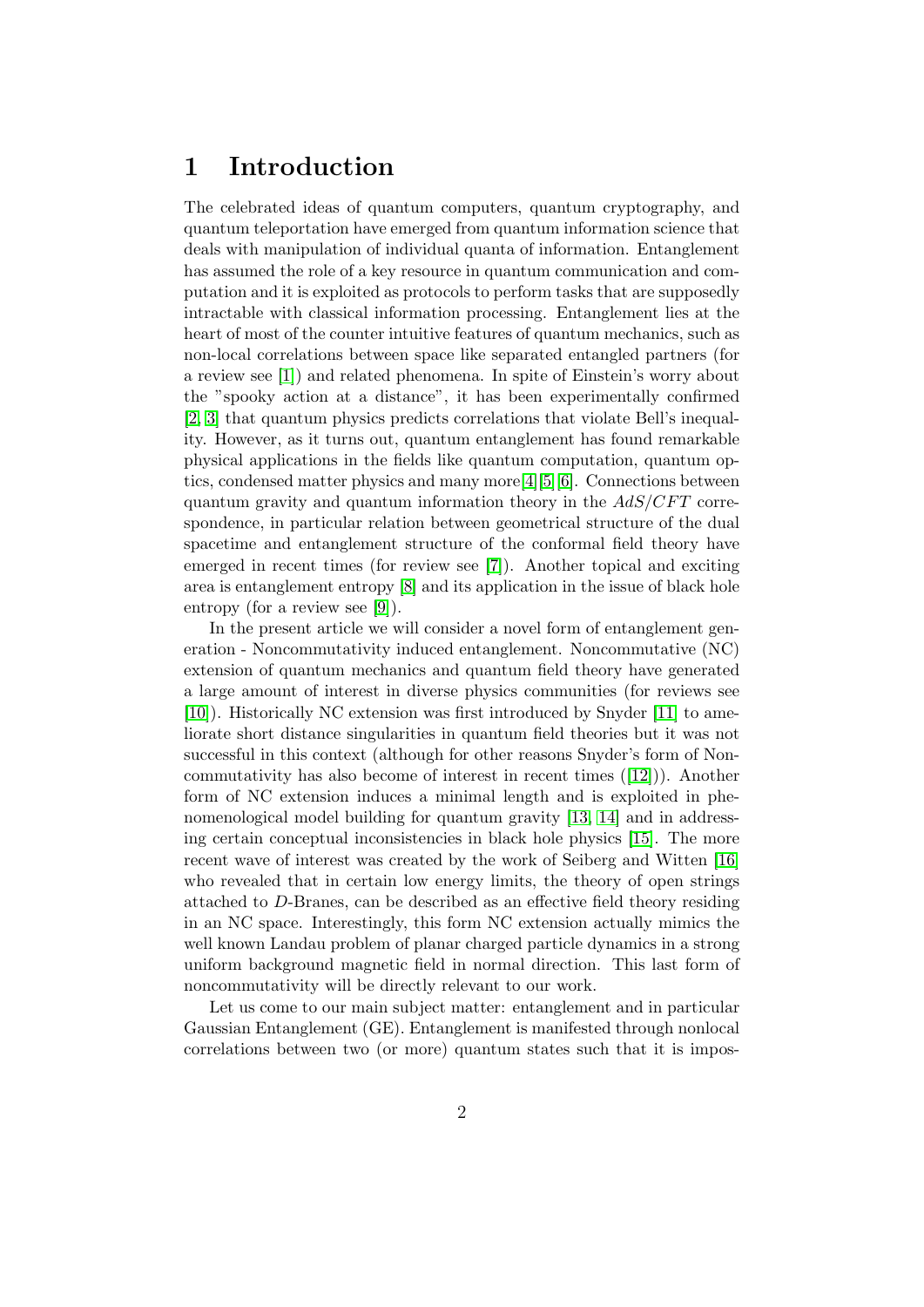sible to describe the states individually. Operationally this trait implies the presence of global states of a composite system that are not expressible as products of states of the individual subsystems. Quantum information can appear in discrete and continuous forms. Initial studies on entanglement were concentrated on finite-dimensional quantum systems of which the simplest and most well-known example of discrete quantum information is the quantum bit or qubit, a quantum system with two distinguishable states. However, quantum information can also be encoded in a continuous variable quantum system where it has an infinite dimensional Hilbert space spanned by observables with continuous eigenspectra. It has been realized that the latter approach, where information carriers are continuous variables (rather than discrete qubits) constitutes an extremely powerful alternative framework for quantum information processing (for reviews see [\[17,](#page-18-0) [18\]](#page-18-1)). Continuous variable systems have led to the advances in resource states preparation, fault tolerant quantum computation as well as analysis of topological order, cryptography and machine learning in the theoretical domain.

Gaussian states bear a special significance as continuous variable states: (i) Even though being infinite-dimensional systems they are characterized by a finite number of parameters.

(ii) A simple algebraic formalism can be used to manipulate them analytically.

(iii) Any quantum information process depends on combination of Gaussian states, Gaussian operations, and Gaussian measurements.

(iv) The physical states and algebraic operations can be realized and controlled in the laboratory utilizing standard techniques of quantum optics such as beam splitters, phase shifters, squeezers and other efficient detection systems.

Gaussian states can be formed in a variety of physical systems that include light field modes [\[19,](#page-18-2) [20,](#page-18-3) [21\]](#page-18-4), cold atoms [\[22\]](#page-18-5), excitons in photonic cavities [\[23\]](#page-18-6). GE between two Gaussian modes are readily generated, for example, in case of two output beams of a parametric down converter sent through optical fibers [\[24\]](#page-18-7) or in atomic ensembles interacting with light [\[25\]](#page-18-8). Apart from that, Gaussian states find applications in realizations of quantum key distributions [\[26\]](#page-18-9), teleportation [\[27\]](#page-18-10) and electromagnetically induced transparency [\[28\]](#page-18-11). Technique has also been developed to quantify GE theoretically [\[29,](#page-18-12) [31,](#page-18-13) [32,](#page-18-14) [33,](#page-18-15) [34\]](#page-18-16). In this perspective, it is indeed worthwhile to study alternative ways of generating GE. The present work discusses a novel possibility: inducing entanglement by introduction of an additional structure in phase-space manifold, i.e, the spatial non-commutativity.

In the present paper we investigate GE in an anisotropic Harmonic Oscillator (HO) in NC space. Let us briefly outline the flowchart of our work. We start by writing down the Hamiltonian for the two-dimensional anisotropic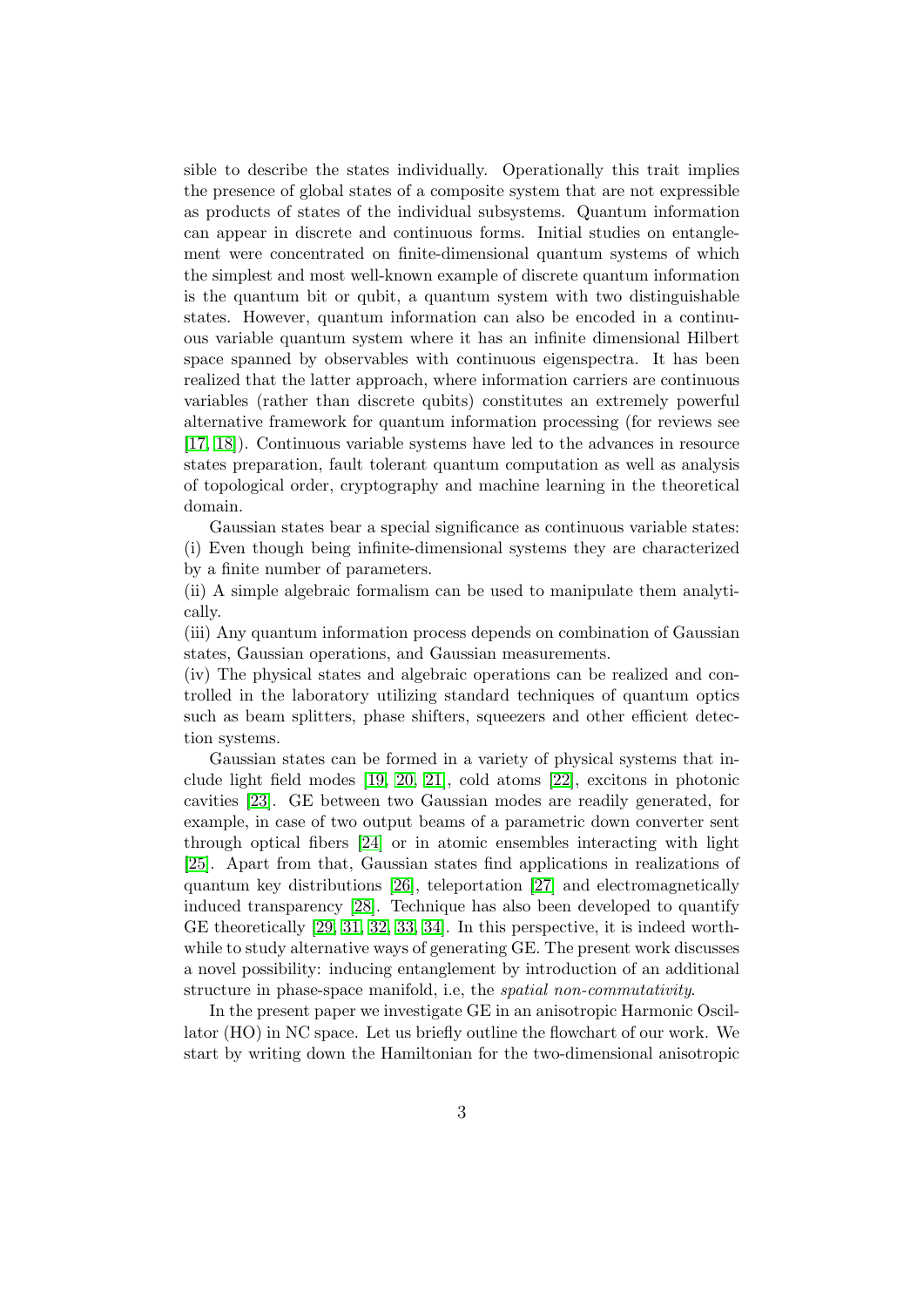HO in NC coordinates and momenta. Subsequently we exploit Bopp's shift method to rewrite the Hamiltonian in canonical variables where it is easy to see that indeed the noncommutativity is capable of generating GE. For computation of the entanglement entropy, we exploit a simple relation, derived by Rendell and Rajagopal [\[29\]](#page-18-12). This requires exact solution for the NC anisotropic HO model which we derive following the framework used in Ref. [\[30\]](#page-18-17). Finally we compute the GE for our model. Interestingly, under certain approximations, our model can be identified with a planar HO in external magnetic field, perpendicular to the plane where the noncommutativity of the space generates an effective magnetic field.

Previously in the literature, separability criterion of oscillator systems has been discussed in terms of the covariance matrix [\[35\]](#page-18-18). However in this paper, we take a step ahead and provide a quantitative measure for such entanglement as well as analyze Simon's separability condition for our system. It turns out that the solutions of the anisotropic HO in NC space are not separable, thus implying that the system is entangled. It is also observed that this entanglement has an upper-bound in high deformation region and it increases with the deformation parameter asymptotically to this value.

Noncommutativity induced entanglement entropy for an isotropic two dimensional HO was studied in Ref. [\[36\]](#page-18-19). There are nontrivial differences in the formalism adopted: In Ref. [\[36\]](#page-18-19) the authors have worked in a Wigner function framework with NC degrees of freedom whereas we have utilized the well established Bopp's shift method to convert the NC variables to canonical ones and have directly computed the von Neumann entanglement entropy for a most general form of anisotropic two dimensional HO. We will compare and contrast our results later.

The sections are arranged in the following way: In Section 2, we shall present a brief review of the work done so far on the entanglement properties of HO and state the main results that are useful in the present study. Mathematical details are provided in Appendix A. In Section 3, we shall introduce our model and discuss in an intuitive manner why we expect entanglement to be present in the system. Further, we shall also obtain the exact solutions for the anisotropic HO in NC space. The rationalization procedure for the Hamiltonian is interesting but quite involved. The details can be found in Appendix B. Section 4 is devoted to the study of GE properties of our model . It contains our major result comprising of the measure of GE. We discuss our results graphically. In Section 5 we make a summary of the work and discuss our results.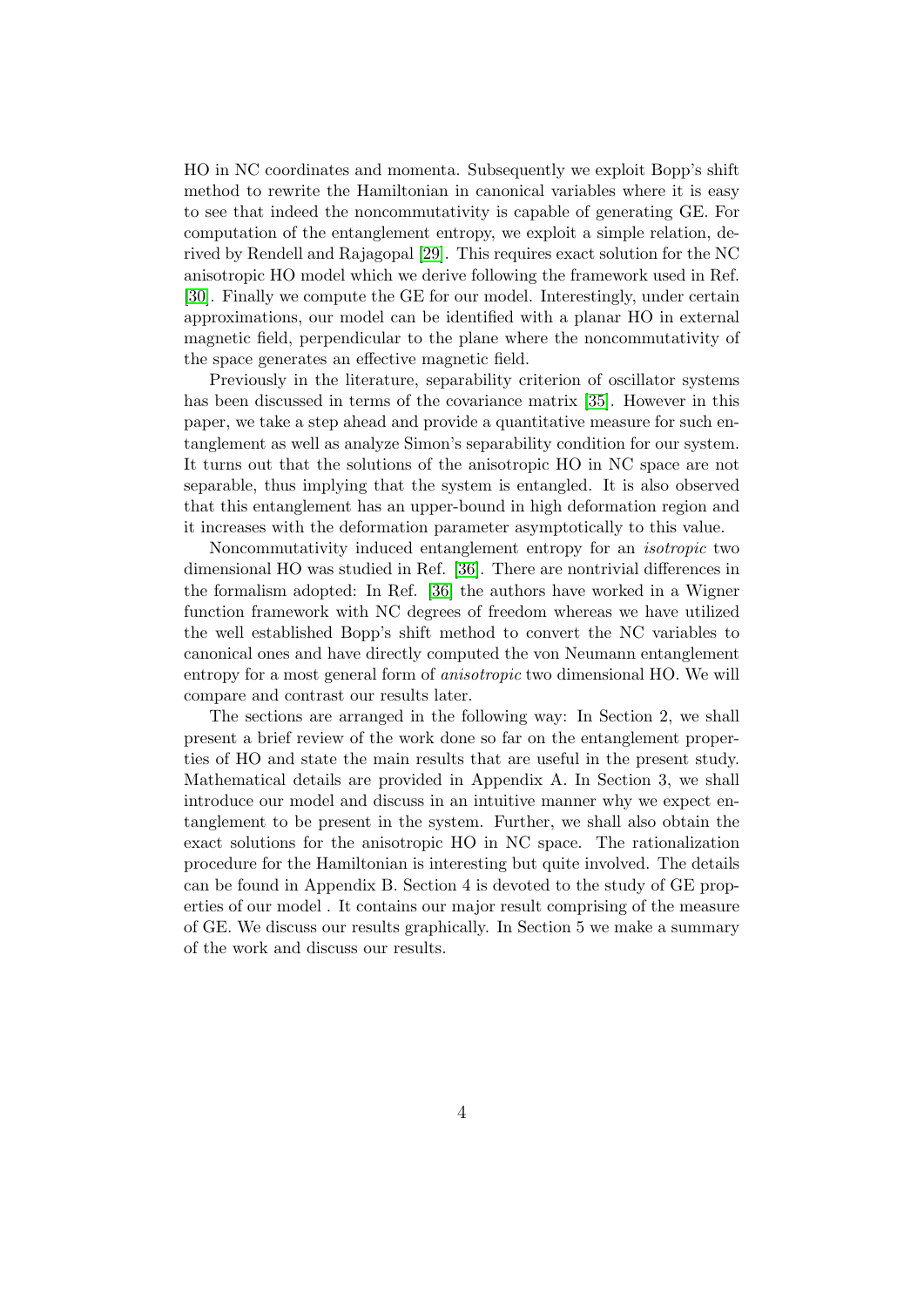### 2 Entanglement properties of pure twomode Gaussian state

In this section we shall discuss the entanglement properties of pure two mode Gaussian states. In particular the entanglement criterion and entanglement of formation for pure two mode Gaussian states will be considered. (Earlier works and references can be found for example in [\[37\]](#page-18-20).) For the special case of two mode Gaussian state the separability criteria is both necessary and sufficient condition for entanglement. In order to obtain the entanglement criteria and entanglement of formation, the coefficients of the quadrature components of the wave function will be used [\[29\]](#page-18-12).

A two-mode Gaussian state is said to be entangled if we have a nontrivial cross term in the exponential, as for example :

<span id="page-4-0"></span>
$$
\psi = N_0 \exp\left\{ \left[ -\frac{1}{2} \left( \alpha x_1^2 + \beta x_2^2 + \gamma x_1 x_2 \right) \right] \right\}, \quad \gamma \neq 0,
$$
 (1)

where  $\alpha, \beta$  and  $\gamma$ -s are in general complex numbers. Let us write them as  $\alpha = \alpha_1 + i\alpha_2$ ,  $\beta = \beta_1 + i\beta_2$ ,  $\gamma = \gamma_1 + i\gamma_2$ . From the normalization of these states we also have  $N_0^2 = \Delta/\pi$  where  $\Delta^2 = \alpha_1 \beta_1 - \gamma_1^2 > 0$  (For details, see appendix  $A$ ). In Ref. [\[29\]](#page-18-12) the authors have demonstrated that if the vacuum state consists of a non-trivial cross term in the exponential (such as  $\gamma x_1 x_2$ in  $(1)$  above), the state will be entangled. Consider the state in Eq.  $(1)$ , we define:

<span id="page-4-2"></span>
$$
A = \begin{pmatrix} \langle x_1^2 \rangle & \langle \{x_1, p_1\} \rangle \\ \langle \{x_1, p_1\} \rangle & \langle p_1^2 \rangle \end{pmatrix}, \quad B = \begin{pmatrix} \langle x_2^2 \rangle & \langle \{x_2, p_2\} \rangle \\ \langle \{x_2, p_2\} \rangle & \langle p_2^2 \rangle \end{pmatrix}, \quad (2)
$$

$$
C = \begin{pmatrix} \langle x_1 x_2 \rangle & \langle x_1 p_2 \rangle \\ \langle p_1 x_2 \rangle & \langle p_1 p_2 \rangle \end{pmatrix}, J = \begin{pmatrix} 0 & 1 \\ -1 & 0 \end{pmatrix}.
$$
 (3)

The elements of the matrices are calculated for the Gaussian state in Eq. [\(1\)](#page-4-0). (Details are given in Appendix A). Let us define the quantity [\[29\]](#page-18-12):

$$
E_S = \det A \det B + (\frac{1}{4} - |\det C|)^2 - Tr - \frac{1}{4} (\det A + \det B) \tag{4}
$$

where  $Tr = tr(AJCJBJC<sup>T</sup>J)$ . With this, Simon's seperability criterion [\[31\]](#page-18-13) is stated as,

$$
E_S \ge 0. \tag{5}
$$

This is a necessary and sufficient condition for bipartite Gaussian states to be separable; otherwise for  $E<sub>S</sub> < 0$ , the state is entangled. For the state in Eq. [\(1\)](#page-4-0),  $E<sub>S</sub>$  is calculated to be (using the results in Appendix A) [\[29\]](#page-18-12):

<span id="page-4-1"></span>
$$
E_S = -\frac{1}{4} \frac{\gamma_1^2 + \gamma_2^2}{\Delta^2} \tag{6}
$$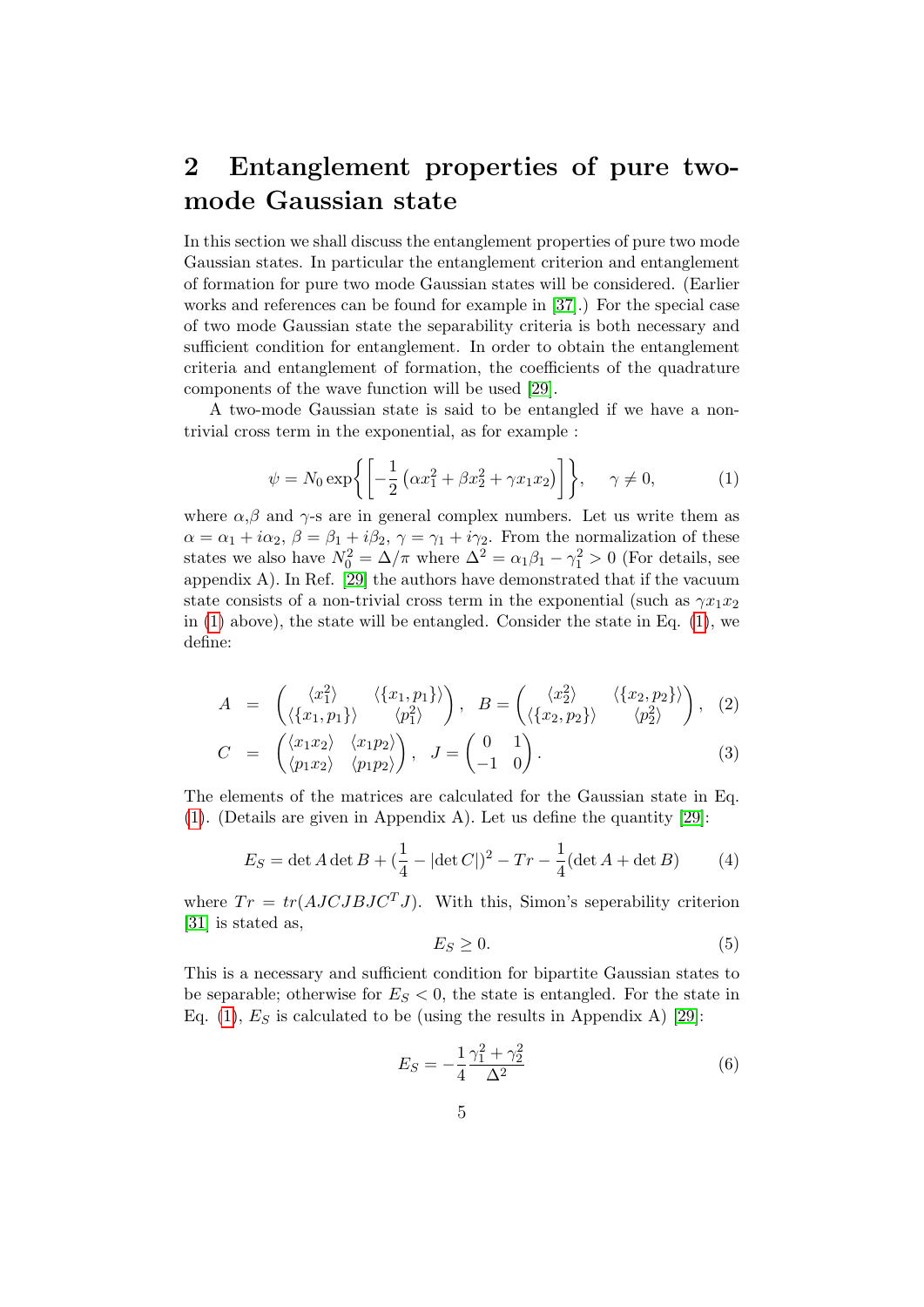where  $\Delta^2 = \alpha_1 \beta_1 - \gamma_1^2 > 0$ . We can immediately see that for all non-zero  $\gamma$ ,  $E<sub>S</sub> < 0$  implying that the state will be entangled.

To quantify this entanglement, we pick an entropy measure which reduces to Von-Neumann entropy for a pure state: The Entanglement of Formation  $E_F$ . The mathematical definition and its physical interpretation has been discussed in the Appendix A . Here, we only give its form which is relevant for the state in Eq.  $(1)$  [\[29\]](#page-18-12):

<span id="page-5-1"></span>
$$
E_F = (\Omega + 1/2)ln(\Omega + 1/2) - (\Omega - 1/2)ln(\Omega - 1/2)
$$
\n(7)

where  $\Omega$  is defined by the relation  $\Omega^2 = 1/4 - E_S$ . We see that for  $E_S = 0$ i.e. for the separable case  $E_F$  is also zero as is expected.

In this paper, we are primarily interested in the induced Gaussian entanglement produced by the non-commutativity of the space. We have considered a particular anisotropic HO in two dimensional NC space. We shall discuss about how the entanglement depends on the degree of anisotropy. The entanglement of the system is also quantified in terms of the deformation parameter  $\theta$  and it has been shown that the entanglement vanishes if the deformation of the space is trivial. Moreover, we restate the separability criterion of the ground state of such a system. We will be using the results shown above.

### 3 Anisotropic harmonic oscillator in two dimensional NC space

In two dimension the NC extension of the quantum mechanics may be realized by a simple modification of the commutation relation among the selfadjoin position  $(X_i, i = 1, 2)$  and momentum  $(P_i, i = 1, 2)$  operators, such that they satisfy the following commutation relations:

<span id="page-5-0"></span>
$$
[X_i, X_j] = i\epsilon_{ij}\theta, \quad [X_i, P_j] = i\delta_{ij}, \quad [P_i, P_j] = 0, \quad i, j = 1, 2,
$$
 (8)

with anti symmetric matrix  $\epsilon_{ij}$ ,  $\epsilon_{12} = 1$ . In this non-commutating space we consider an anisotropic oscillator represented by the following Hamiltonian:

$$
H = \frac{P_1^2}{2m_1} + \frac{P_2^2}{2m_2} + \alpha_1 X_1^2 + \alpha_2 X_2^2, \qquad \alpha_1 \neq \alpha_2, \quad \alpha_1, \alpha_2 > 0. \tag{9}
$$

The purpose of the present section is to find exact solution for this system in the two dimensional NC space. It should be noted that the solution of isotropic HO in arbitrary dimension in NC space has been considered previously in the literature [\[38\]](#page-18-21). The interesting property of the extended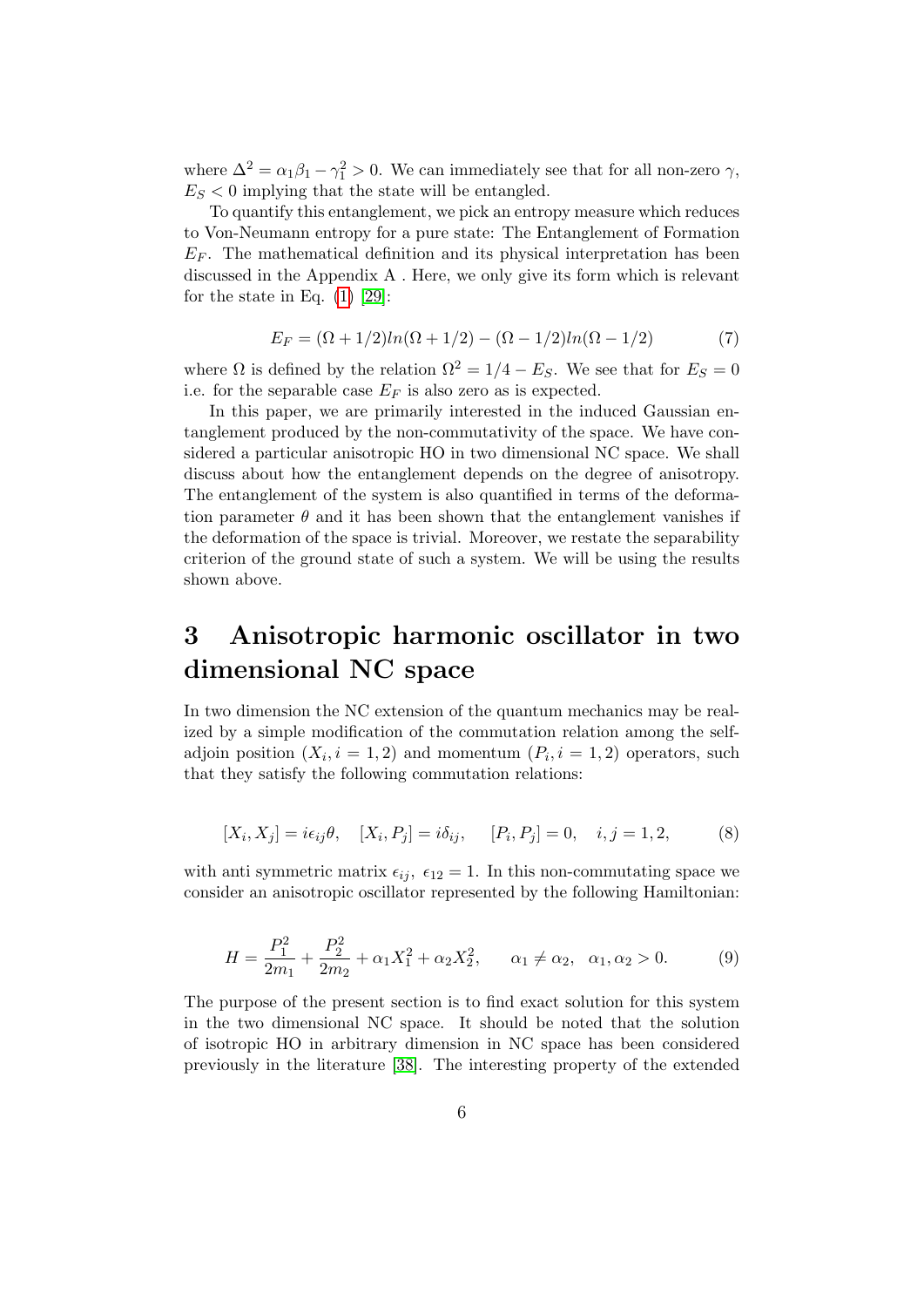Heisenberg algebra of the type considered in Eq. [\(8\)](#page-5-0) is that through a linear transformation, popularly known as Bopp's shift, it can be related to the standard Heisenberg algebra:

$$
[x_i, x_j] = 0, \quad [x_i, p_j] = i\delta_{ij}, \quad [p_i, p_j] = 0, \quad i, j = 1, 2. \tag{10}
$$

For our present purpose we consider the following Bopp's shift:

<span id="page-6-0"></span>
$$
X_1 = x_1 - \frac{\theta}{2}p_2, \quad X_2 = x_2 + \frac{\theta}{2}p_1, \quad P_1 = p_1, \quad P_2 = p_2. \tag{11}
$$

Obviously the transformation of Eq. [\(11\)](#page-6-0) is not unitary as it changes the symplectic structure. This transformation enables us to convert the Hamiltonian in the NC space into a modified Hamiltonian in the commutative space having an explicit dependence on the deformation parameter  $\theta$ . The states of the system are then wave functions on the ordinary Hilbert space. The dynamics of the system is now governed by the Schrodinger equation with the NC parameter  $\theta$ -dependent Hamiltonian.

In the present case, we cast the the Bopp shifted Hamiltonian in the following form,

<span id="page-6-1"></span>
$$
H = \frac{p_1^2}{2M_1} + \frac{p_2^2}{2M_2} + \frac{1}{2}M_1\omega_1^2x_1^2 + \frac{1}{2}M_2\omega_2^2x_2^2 - \theta\left(\alpha_1x_1p_2 - \alpha_2x_2p_1\right), \quad (12)
$$

where

<span id="page-6-2"></span>
$$
\frac{1}{M_1} = \left(\frac{1}{m_1} + \frac{\alpha_2 \theta^2}{2}\right), \quad \frac{1}{M_2} = \left(\frac{1}{m_1} + \frac{\alpha_1 \theta^2}{2}\right); \quad \frac{1}{2} M_i \omega_i^2 = \alpha_i, \quad i = 1, 2. \tag{13}
$$

Let us make an important observation in connection to [\[36\]](#page-18-19). If the HO was isotropic, (as considered in [\[36\]](#page-18-19)), then in [\(12\)](#page-6-1) the NC induced  $\theta$ -term is actually  $\theta L_3$ , that is angular momentum component in the 3-direction. Since  $L_3$  commutes with the isotropic HO, the  $\theta L_3$ -term will not make any changes in the isotropic HO wavefunctions and so, there will be no GE for isotropic HO in presence of non-commutativity of the space. We will show later that the explicit result for entanglement also corroborate this. However this result is in contradiction to [\[36\]](#page-18-19) where GE appears even for NC isotropic HO.

It is noteworthy that the introduction of non-commutativity modifies the mass parameters. In general, the form of the Hamiltonian of Eq. [\(12\)](#page-6-1) depends on the map  $(11)$ . The Hamiltonian of Eq.  $(12)$  can also be written in the following form: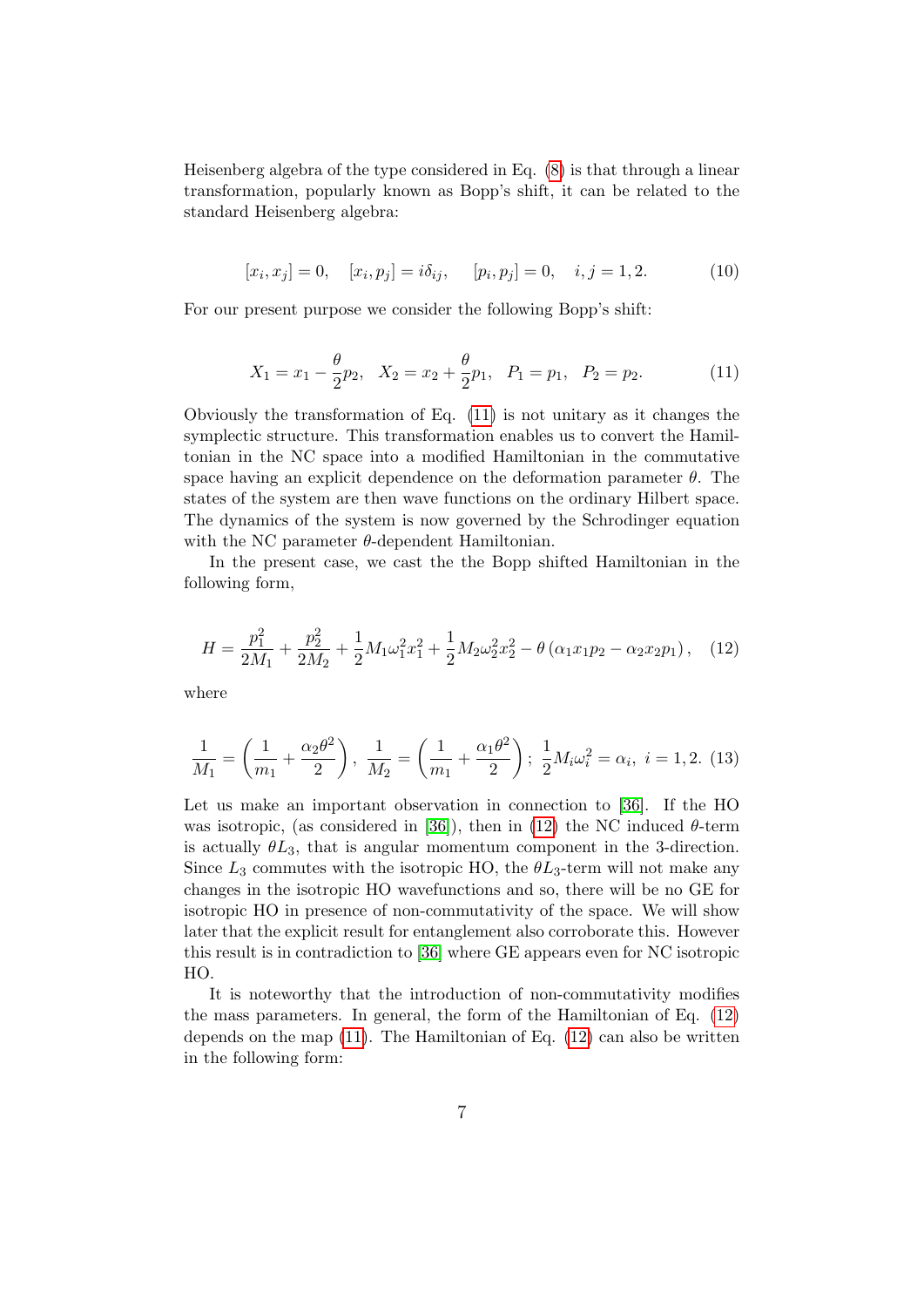$$
H = \frac{1}{2M_1} (p_1 + \theta M_1 \alpha_2 x_2)^2 + \frac{1}{2M_2} (p_2 - \theta M_2 \alpha_1 x_1)^2
$$
  
+ 
$$
\frac{1}{2} (M_1 \omega_1^2 - M_2 \theta^2 \alpha_1^2) x_1^2 + \frac{1}{2} (M_2 \omega_2^2 - M_1 \theta^2 \alpha_2^2) x_2^2.
$$
 (14)

For  $m_1 = m_2$ ,  $\alpha_1 = \alpha_2$ , i.e for an isotropic HO in the NC space (see Eq. [\(12\)](#page-6-1)), this Hamiltonian has the interpretation of a particle moving in a two dimensional plane  $(x,y)$  in a perpendicular magnetic field with a strength proportional to the non-commutating parameter  $\theta$ . It is interesting to note that in this case, the effect of taking  $\theta = 0$ , is equivalent to switching off the magnetic field.

In order to solve the Hamiltonian of Eq. [\(12\)](#page-6-1), it is convenient to express it in the following form [\[30\]](#page-18-17):

<span id="page-7-2"></span>
$$
H = \frac{1}{2}X^T \mathcal{H} X, \quad X = (x_1, p_1, x_2, p_2)^T,
$$
\n(15)

where the column matrix  $X$  satisfies the commutator relations

<span id="page-7-0"></span>
$$
[X_{\alpha}, X_{\beta}] = -(\Sigma_y)_{\alpha\beta} \tag{16}
$$

where  $\Sigma_y = \text{diag}(\sigma_y, \sigma_y)$  and H is the following symmetric matrix

$$
\mathcal{H} = \begin{pmatrix} M_1 \omega_1^2 & 0 & 0 & -\theta \alpha_1 \\ 0 & \frac{1}{M_1} & \theta \alpha_2 & 0 \\ 0 & \theta \alpha_2 & M_2 \omega_2^2 & 0 \\ -\theta \alpha_1 & 0 & 0 & \frac{1}{M_2} \end{pmatrix} .
$$
 (17)

The idea is to diagonalized the Hamiltonian  $H$  of Eq. [\(12\)](#page-6-1) such that it can be expressed as a sum of two one dimensional harmonic oscillators. This diagonalization must be done without affecting the symplectic structure of the system reflected in the Eq. [\(16\)](#page-7-0), i.e. the linear transformation that diagonalized  $H$  must preserve the relation [\(16\)](#page-7-0). In the following procedure, we shall express the Hamiltonian into a form expressed in terms of raising and lowering operators [\[30\]](#page-18-17). It should be noted here that the Hamiltonian  $H$  and  $X$  satisfy the following commutation relation

<span id="page-7-1"></span>
$$
[iH, X] = \Omega X \tag{18}
$$

where

<span id="page-7-3"></span>
$$
\Omega = i\Sigma_y \mathcal{H} \tag{19}
$$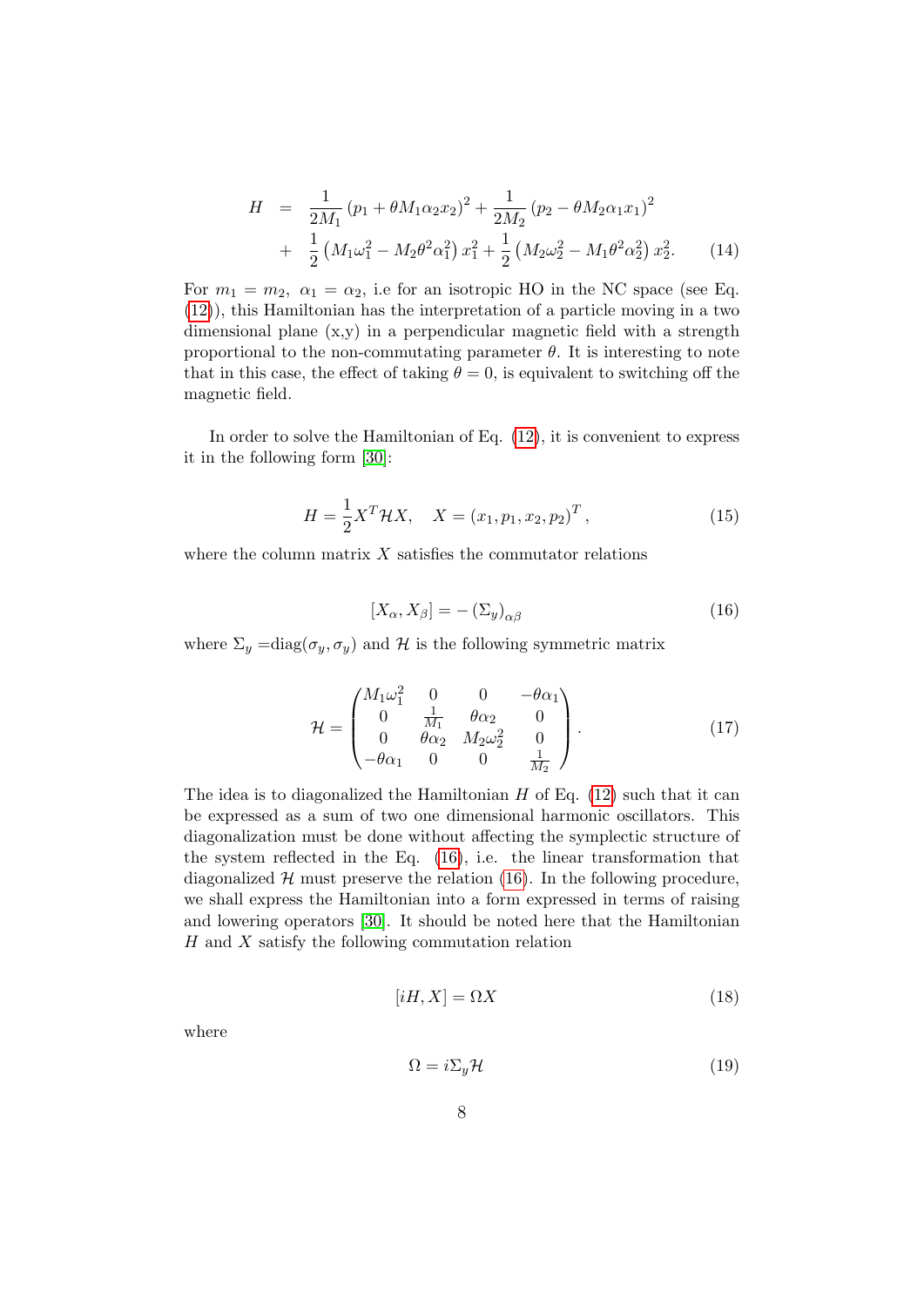having the explicit form

<span id="page-8-1"></span>
$$
\Omega = \begin{pmatrix}\n0 & \frac{1}{M_1} & \theta \alpha_2 & 0 \\
-M_1 \omega_1^2 & 0 & 0 & \theta \alpha_1 \\
-\theta \alpha_1 & 0 & 0 & \frac{1}{M_2} \\
0 & -\theta \alpha_2 & -M_2 \omega_2^2 & 0\n\end{pmatrix}.
$$
\n(20)

It should be noted that for  $\theta \alpha_1 = \theta \alpha_2 = \omega_B$  and  $M_1 = M_2$ , the matrix  $\Omega$  reduces to the form considered in the Ref. [\[30\]](#page-18-17) for the case of isotropic oscillator. Now the next step is to diagonalized the matrix  $\Omega$ . Rest of the calculations are quite involved and we relegate these to Appendix A.

The diagonal Hamiltonian is given by,

<span id="page-8-2"></span>
$$
H = \sigma_1 \left( a_1^{\dagger} a_1 + \frac{1}{2} \right) + \sigma_2 \left( a_2^{\dagger} a_2 + \frac{1}{2} \right), \tag{21}
$$

where

$$
\sigma_1 = \left(\frac{b+\sqrt{\Lambda}}{2}\right)^{\frac{1}{2}}, \quad \sigma_2 = \left(\frac{b-\sqrt{\Lambda}}{2}\right)^{\frac{1}{2}},\tag{22}
$$

with  $\sigma_1 > \sigma_2$ . Explicit expressions for b,  $\Lambda$  are given in Appendix B.

Clearly the Hamiltonian of Eq. [\(12\)](#page-6-1) is expressed as a sum of two decoupled one dimensional HOs. This Hamiltonian has the same form as considered in Ref. [\[30\]](#page-18-17). However, in this case the expressions for  $\sigma_1$  and  $\sigma_2$ are different which incorporate the effect of anisotropic nature of the system. The energy levels are readily obtained as

$$
E_{n_1,n_2} = \sigma_1 \left( n_1 + \frac{1}{2} \right) + \sigma_2 \left( n_2 + \frac{1}{2} \right), \quad n_1, n_2 = 0, 1, 2, 3, \dots \tag{23}
$$

which is the sum of the energy of two one dimensional harmonic oscillators.

The energy eigenfunctions for the system in coordinate representation are straightforward to obtain. In particular the ground state is given by

<span id="page-8-0"></span>
$$
\psi_{00} = N_0 \exp\left\{ \left[ -\frac{1}{2} \left( \Lambda_{11} x_1^2 + \Lambda_{22} x_2^2 + (\Lambda_{12} + \Lambda_{21}) x_1 x_2 \right) \right] \right\}.
$$
 (24)

The remaining task is is to compute the entanglement. Explicit expressions of  $\Lambda_{ij}$  and some steps of computation are provided in Appendix B.

## 4 Entanglement for the anisotropic oscillator in NC space

After obtaining the exact solution for the ground state wave function of the anisotropic oscillator in NC space, we are now in the position to study the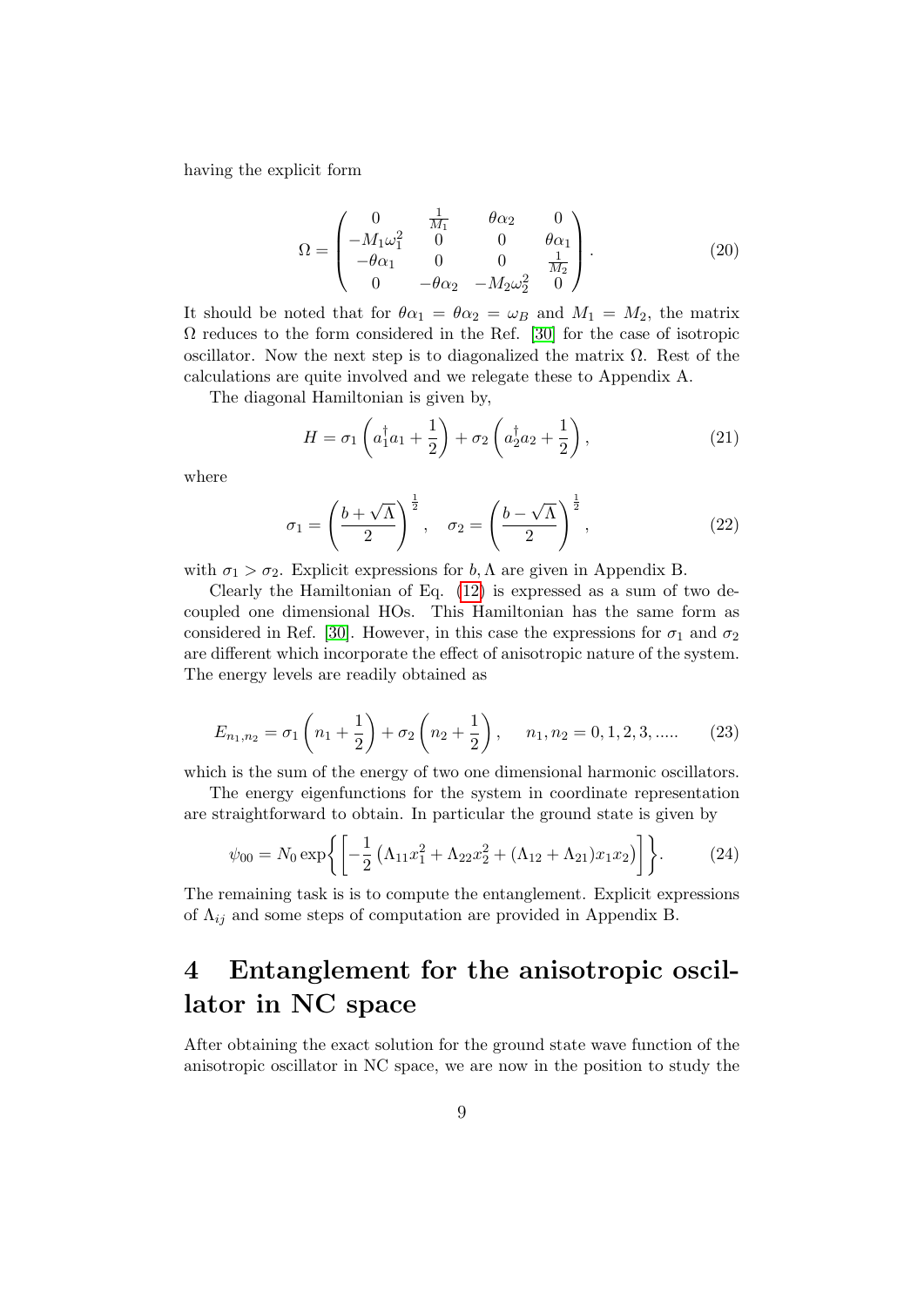entanglement properties of the system. As we have already emphasized in Section 2. Eq. [\(6\)](#page-4-1), the  $x_1x_2$ -term in Eq. [\(24\)](#page-8-0) is a signature of entanglement.

In order to quantify the entanglement of the system we shall calculate the quantity  $E_S$ , described in section 2 (see Eq. [\(6\)](#page-4-1)), which takes the following form in the present case:

<span id="page-9-0"></span>
$$
E_S = -\frac{1}{4} \frac{[\text{Im}(\Lambda_{12})]^2}{(\Lambda_{11}\Lambda_{22})},\tag{25}
$$

with the Simon's Separability criterion<sup>[\[31\]](#page-18-13)</sup>:

$$
E_S \ge 0. \tag{26}
$$

From the expression of  $\Lambda_{12}$  given in Appendix B, we see that  $\Lambda_{12}$  vanishes for  $\theta = 0$  showing that GE is induced by non-commutativity of the space. One of the main feature is that this entanglement also depends on the degree of the anisotropy. Furthermore, the important point is that for  $m_1 = m_2$ and  $\alpha_1 = \alpha_2$ , the off diagonal terms  $\Lambda_{ij}, i \neq j$  vanish which again shows that for isotropic case there is no entanglement.

Therefore, the necessary and sufficient condition for entanglement is to have a negative  $E_S[39][40]$  $E_S[39][40]$  $E_S[39][40]$ . In our present case, Eq. [\(25\)](#page-9-0) takes the following form:

<span id="page-9-3"></span>
$$
E_S = -\frac{\theta^2}{8} \sqrt{\alpha_1 m_2 \alpha_2 m_1} \frac{(\sqrt{\alpha_1 m_2} - \sqrt{\alpha_2 m_1})^2}{[2\theta^2 \alpha_1 m_2 \alpha_2 m_1 + (\sqrt{\alpha_1 m_2} + \sqrt{\alpha_2 m_1})^2]}.
$$
(27)

It is evident from the above expression that  $E<sub>S</sub>$  can never be positive. However, it can be zero. This situation arises when either  $\theta = 0$  or  $\frac{\alpha_1}{m_1} - \frac{\alpha_2}{m_2}$  $\frac{\alpha_2}{m_2}=0.$ For  $\theta = 0$  i.e. in the absence of deformation, the system of harmonic oscillators is defined on the usual commutative space and as expected there is no entanglement in this case:

<span id="page-9-1"></span>
$$
\psi_{00}(x_1, x_2) \sim exp[-1/2(\Lambda_{11}x_1^2 + \Lambda_{22}x_2^2)] = exp[-1/2\Lambda_{11}x_1^2] \otimes exp[-1/2\Lambda_{22}x_2^2].
$$

Furthermore,  $E_s$  can be zero for NC anisotropic HO provided the condition  $\alpha_1$  $\frac{\alpha_1}{m_1} = \frac{\alpha_2}{m_2}$  $\frac{\alpha_2}{m_2}$  is satisfied. Again we reaffirm that  $E_s$  vanishes for isotropic HO even for non-zero  $\theta$ .

We can consider two special cases: (i)  $\alpha_1 = \alpha_2 = \alpha$ . In this case

$$
E_S^{(i)} = -\frac{\theta^2 \alpha m_1 m_2}{8\sqrt{m_1 m_2}} \frac{(\sqrt{m_1} - \sqrt{m_2})^2}{[2\theta^2 \alpha m_1 m_2 + (\sqrt{m_1} + \sqrt{m_2})^2]}.
$$
 (28)

(ii)  $m_1 = m_2 = m$ . In this case

<span id="page-9-2"></span>
$$
E_S^{(ii)} = -\frac{\theta^2 m \alpha_1 \alpha_2}{8\sqrt{\alpha_1 \alpha_2}} \frac{(\sqrt{\alpha_1} - \sqrt{\alpha_2})^2}{[2\theta^2 m \alpha_1 \alpha_2 + (\sqrt{\alpha_1} + \sqrt{\alpha_2})^2]}.
$$
 (29)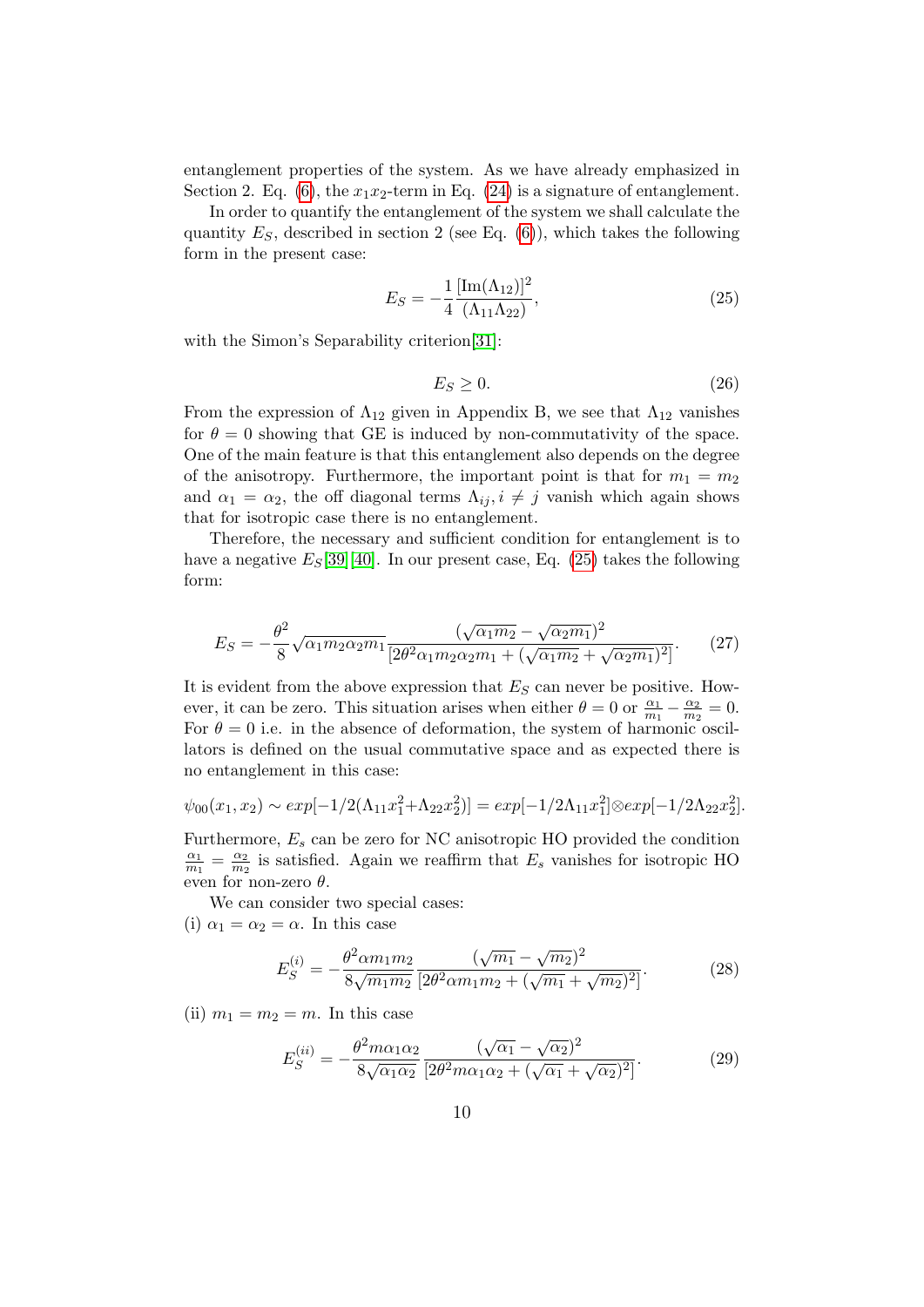

Figure 1:  $E_F$  (ordinate) vs  $\theta$  (abcissa) for  $m_1 = m_2 =$ 1,  $\alpha_1 = 5$  and  $\alpha_2 = 10$ Figure 2:  $E_F$  (ordinate) vs r (abcissa) for  $m_1 = m_2 = 1, \ \theta = 1$ and  $\alpha_1 \alpha_2 = 2$ 

Note that case (i) can be identified with a system of anisotropic oscillator  $(m_1 \neq m_2)$  placed in a magnetic field, perpendicular to the oscillator plane. On the other hand, case (ii) corresponds to a conventional anisotropic oscillator  $(\alpha_1 \neq \alpha_2)$ . The former case (i) might be amenable to experimental verification. Also it is interesting to note the symmetry between [\(28\)](#page-9-1) and [\(29\)](#page-9-2) under the interchange of mass and frequency parameters.

For the non-trivial deformation case, the separability criterion, therefore, boils down to

$$
\frac{\alpha_1}{m_1} = \frac{\alpha_2}{m_2}.\tag{30}
$$

We can crosscheck the validity of this criterion for isotropic harmonic oscillators with equal masses. The above mentioned system will be separable as the Hamiltonian for this case can be written as:

$$
H = H_0 - \theta \alpha L_3 \tag{31}
$$

where,

$$
H_0 = \frac{1}{2}(\frac{1}{m} + \frac{\alpha \theta^2}{2})(p_1^2 + p_2^2) + \alpha(x_1^2 + x_2^2)
$$
 (32)

and,

$$
L_3 = x_1 p_2 - x_2 p_1. \tag{33}
$$

As  $L_3$  commutes with  $H_0$  hence H shares same eigenstates with  $H_0$  which are separable. This can be easily verified from our separability criterion.

Let us now plot the variation of  $E_F$  of Eq. [\(7\)](#page-5-1) with increasing deformation  $\theta$  and increasing ratio  $r = \frac{\alpha_1/m_1}{\alpha_2/m_2}$  $\frac{\alpha_1/m_1}{\alpha_2/m_2}$ . Note that r can be considered as a generalized measure of anisotropy, that is  $r = 1$  trivially for isotropic case  $m_1 = m_2$ ,  $\alpha_1 = \alpha_2$ . However, r can be unity for anisotropic case as well provided  $\alpha_1/m_1 = \alpha_2/m_2$ . Fig.1 and Fig.2 describe the variation of the function  $E_F$  with  $\theta$  and r respectively. For the plot  $\theta$  vs  $E_F$ , we have taken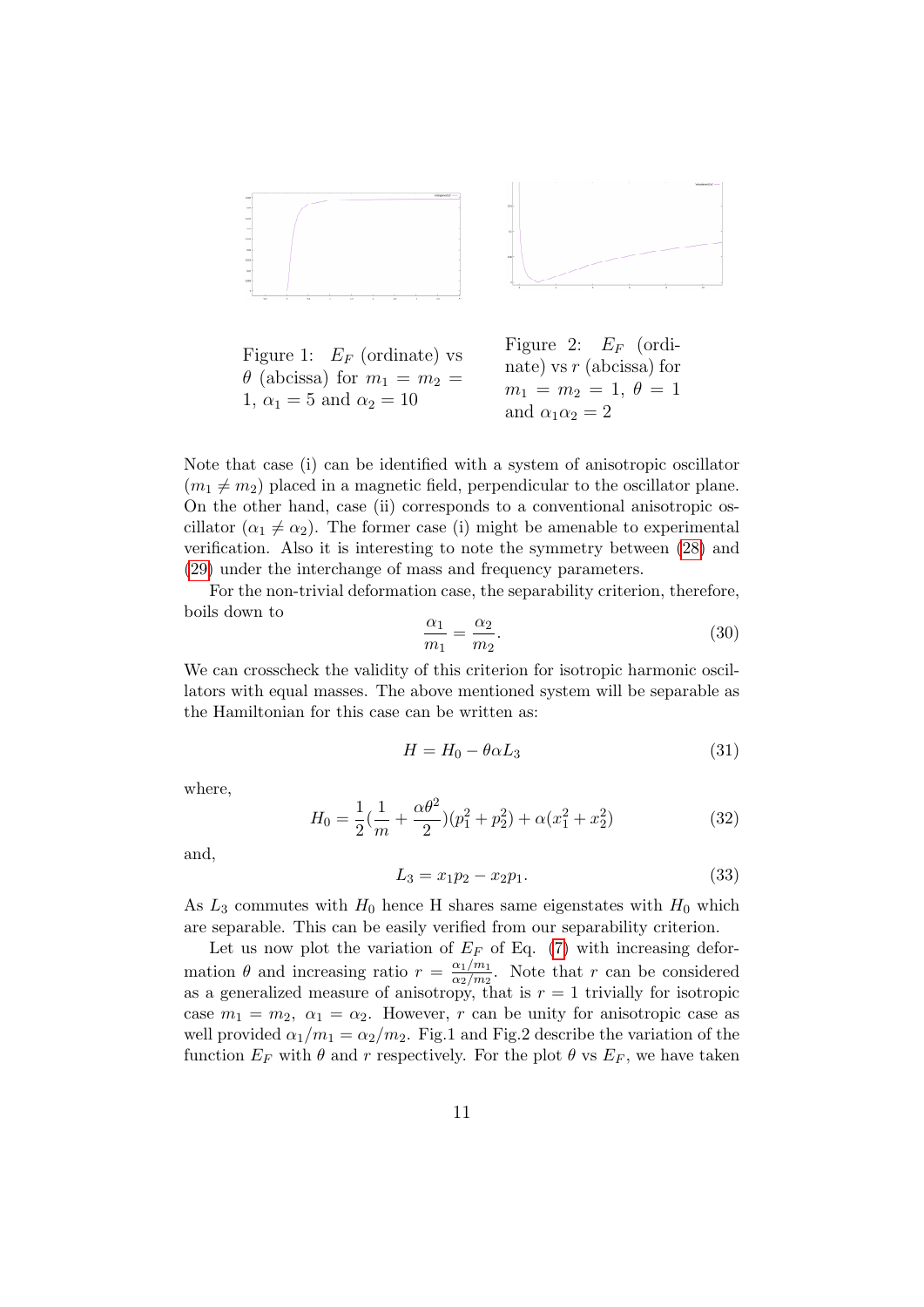unit mass for both oscillators and  $\alpha_1 = 5$ ,  $\alpha_2 = 10$ , i.e.,  $r = 0.5$ . In the 2nd figure we have plotted r vs  $E<sub>S</sub>$  where, we have fixed  $m_1$ ,  $m_2$  and  $\theta$  to unity and an additional criterion of  $\alpha_1 \alpha_2 = 2$  without loss of generality.

We see that the function increases rapidly for lower values of  $\theta$ , and saturates asymptotically for high  $\theta$ . The bound is derived straightforwardly by taking the limit of  $\theta$  going to infinity in [\(27\)](#page-9-3) for  $E_S$ :

$$
\lim_{\theta \to \infty} E_S(\theta) = -\frac{1}{16} \frac{1}{\sqrt{\alpha_1 m_2 \alpha_2 m_1}} (\sqrt{\alpha_1 m_2} - \sqrt{\alpha_2 m_1})^2.
$$
 (34)

Now as  $\Omega$  is related to  $E_S$  by the equation  $\Omega^2 = 1/4 - E_S$ , hence the bound on  $\Omega$  can be obtained by simply putting the limiting value of  $E<sub>S</sub>$  in the equation:

<span id="page-11-0"></span>
$$
\lim_{\theta \to \infty} \Omega = \Omega_0 = \frac{1}{4} (\alpha_1 m_2 \alpha_2 m_1)^{-1/4} (\sqrt{\alpha_1 m_2} + \sqrt{\alpha_2 m_1}).
$$
 (35)

Hence, the bound on  $E_F$  is given by:

$$
E_F < (\Omega_0 + 1/2)ln(\Omega_0 + 1/2) - (\Omega_0 - 1/2)ln(\Omega_0 - 1/2).
$$
 (36)

On the other hand,  $r$  being the measure of anisotropy, it is important to find the profile of  $E_S$  against r. The plot of r versus  $E_F$  has two regions  $r < 1$ and  $r > 1$ . As we converge to the point  $r = 1$ , we see that it vanishes which is exactly what we prescribe as the separability criterion, but away from the point  $r = 1$ , where the degree of anisotropy is non-trivial, the entanglement increases rapidly. It is clear from [\(35\)](#page-11-0) that the measure of the entanglement is symmetric to the interchange of the oscillators.

#### 5 Conclusion

In this paper we have studied in detail the entanglement property of a two dimensional anisotropic harmonic oscillator, where the entanglement is induced by spatial noncommutativity. We follow the procedure of Bopp's shift, a transformation that reduces the noncommutative model to one comprising of canonical variables. An additional interaction term, dependent up on the noncommutativity parameter  $\theta$ , is generated. This all important term is responsible for the entanglement. The essential role of anisotropy is emphasized throughout the paper and we have also pointed out the mismatch between our results and that of [\[36\]](#page-18-19). Since the two computational schemes of [\[36\]](#page-18-19) and the present one are inherently different, the choice between the two procedures can only be settled through experiments.

As an intermediate step we have obtained exact solutions for the energy eigenvalues and eigenfunctions of a planar anisotropic oscillator, which is a new result in the context of NC geometry induced physics. The nontrivial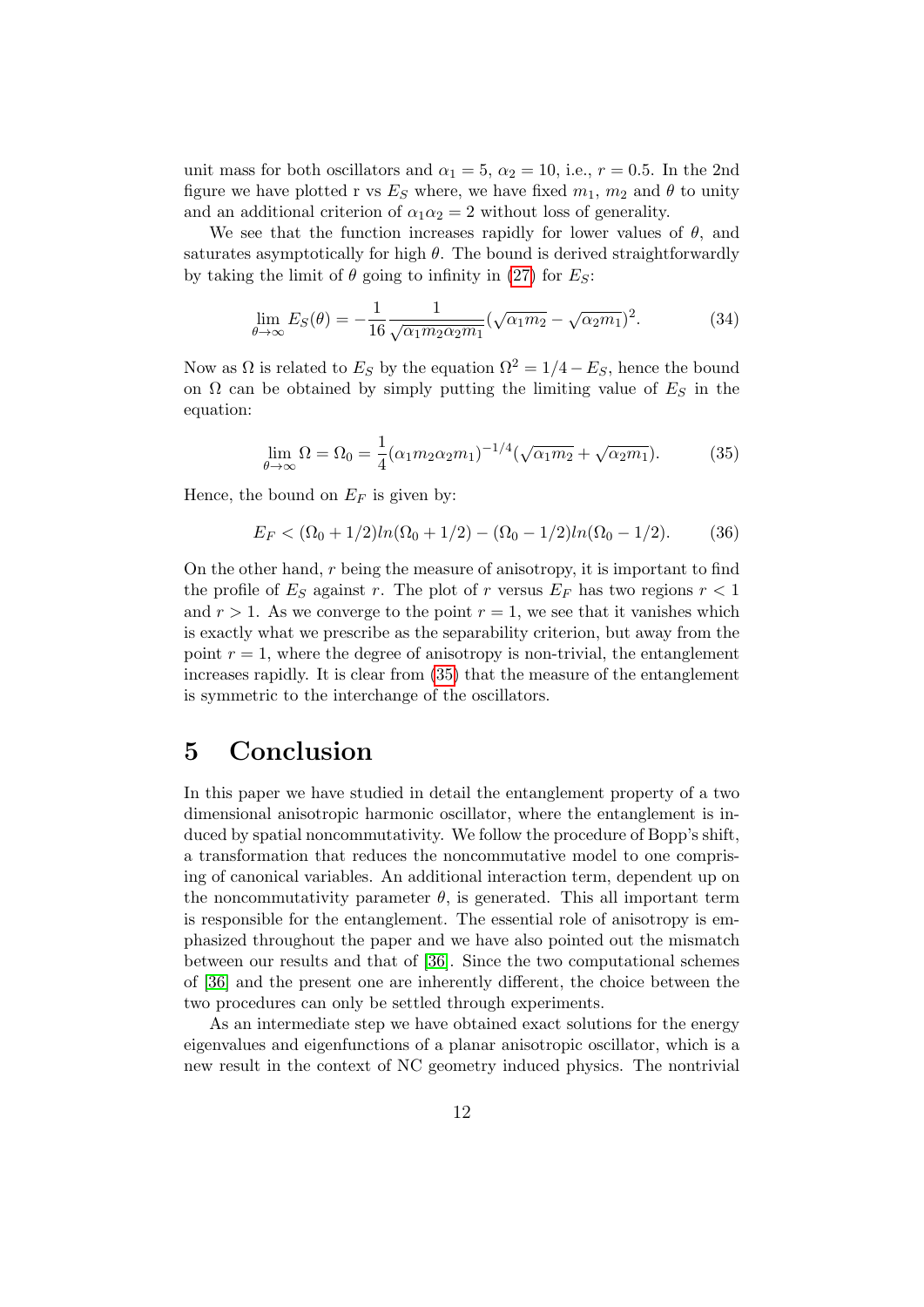entanglement is established by considering Simon's separability criterion. We have shown dependence of Entanglement of Fomation upon the noncommutative deformation  $\theta$  and also upon the anisotropy parameter r. We have clearly established that the entanglement is zero for vanishing noncommutative deformation,  $\theta = 0$ . However, anisotropy plays an essential role for generating entanglement since in noncommutative deformed case for an isotropic oscillator, the eigenfunctions of the deformed and undeformed oscillator are the same which shows the there can be no entanglement for an isotropic oscillator, even for nonzero noncommutativity.

Finally, we briefly discuss areas where the results, derived in this paper, can be tested experimentally. The anisotropic oscillator model has a wide range of applications. For instance, it can describe motion of an electron in an anisotropic metal lattice [\[42\]](#page-19-0). In the presence of external electromagnetic fields, these model might play a role in semiconductor physics. Diamagnetic properties of small metallic particles are mapped to these models [\[43\]](#page-19-1). An empirical polarizable force field, based on the classical Drude oscillator model, is another area of application [\[44\]](#page-19-2). Furthermore, in the recently developed theory of magneto-optical phenomena, anisotropic oscillator models have played significant roles [\[45\]](#page-19-3). Probing entanglement properties in these experimentally realizable systems can give new insights.

### 6 Appendix A

Normalization of the state in Eq.[\(1\)](#page-4-0) produces the criterion that  $\alpha_1\beta_1 - \gamma_1^2$ must be positive:

$$
|\psi|^2 = |N_0|^2 \int exp[-(\alpha_1 q_1^2 + \beta_1 q_2^2 + 2\gamma_1 q_1 q_2)]dq_1 dq_2
$$
  
\n
$$
= |N_0|^2 \int \sqrt{\frac{\pi}{\alpha_1}} exp[-(\beta_1 - \frac{\gamma_1^2}{\alpha_1}) q_2^2] dq_2
$$
  
\n
$$
= |N_0|^2 \sqrt{\frac{\pi}{\alpha_1}} \sqrt{\frac{\pi}{\beta_1 - \frac{\gamma_1^2}{\alpha_1}}}
$$
  
\n
$$
= |N_0|^2 \frac{\pi}{\sqrt{\alpha_1 \beta_1 - \gamma_1^2}}.
$$
\n(37)

This should equal to unity. Hence, we have  $|N_0|^2 =$  $\frac{\sqrt{\alpha_1\beta_1-\gamma_1^2}}{\pi} = \frac{\Delta}{\pi}$  $\frac{\Delta}{\pi}$ . So now,  $|N_0|^2$  must be real, therefore  $\alpha_1\beta_1 - \gamma_1^2$  must be greater than zero.

Now, the matrices  $A$ ,  $B$  and  $C$  are defined in Eq.[\(2\)](#page-4-2) and in Eq.[\(3\)](#page-4-2) and the entries are calculated for the state in [\(1\)](#page-4-0)[\[29\]](#page-18-12):

$$
\langle x_1^2 \rangle = \frac{\beta_1}{2\Delta^2}; \quad \langle x_2^2 \rangle = \frac{\alpha_1}{2\Delta^2}; \quad \langle x_1 x_2 \rangle = -\frac{\gamma_1}{2\Delta^2}; \tag{38}
$$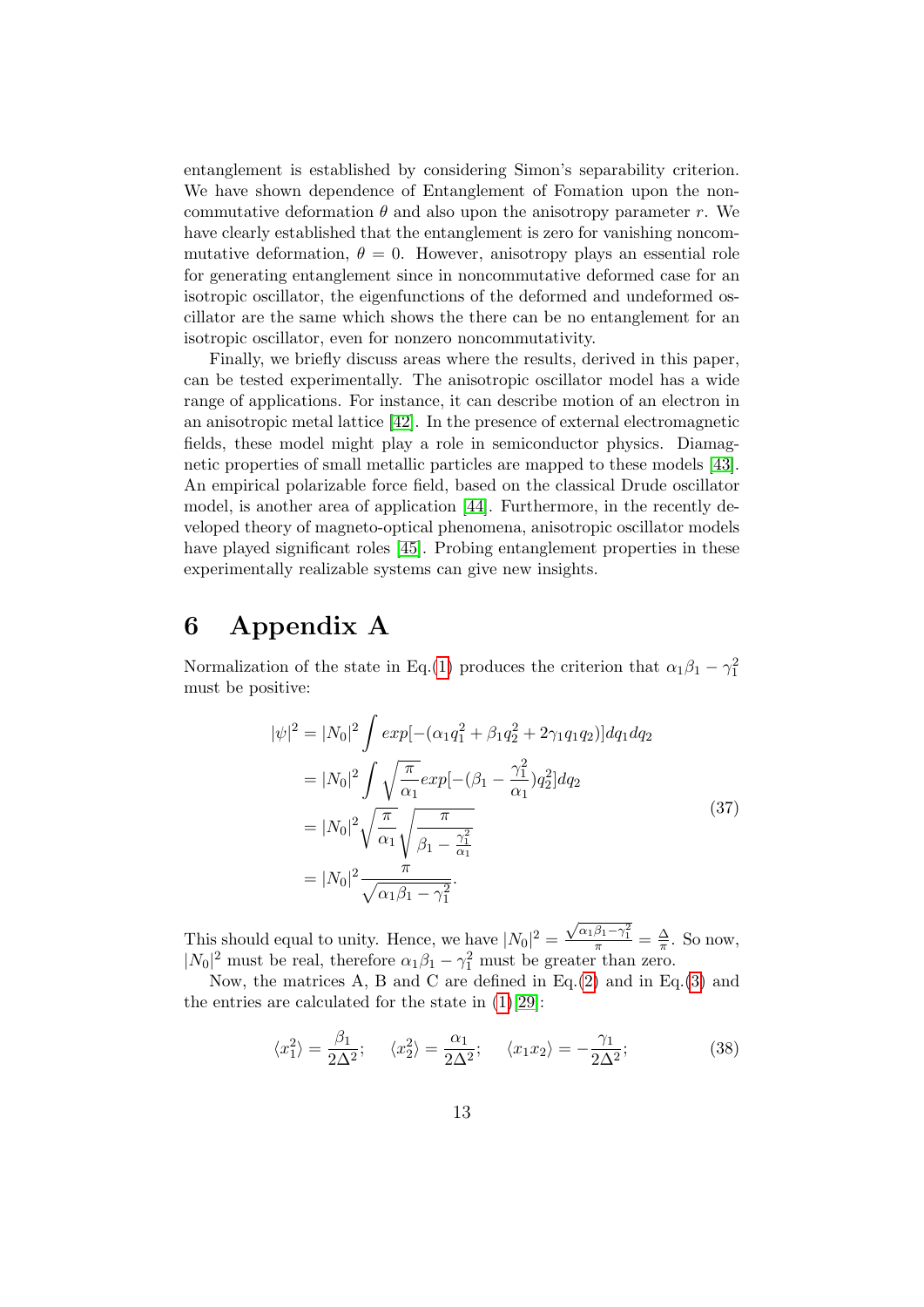$$
\langle p_1^2 \rangle = \frac{\beta_1 |\alpha|^2 - \alpha_1 (\gamma_1^2 - \gamma_2^2) - 2\alpha_2 \gamma_1 \gamma_2}{2\Delta^2};
$$
\n(39)

$$
\langle p_2^2 \rangle = \frac{\alpha_1 |\beta|^2 - \beta_1 (\gamma_1^2 - \gamma_2^2) - 2\beta_2 \gamma_1 \gamma_2}{2\Delta^2};
$$
\n(40)

$$
\langle p_1 p_2 \rangle = \frac{(\alpha_1 \gamma_1 + \alpha_2 \gamma_2) \Delta^2 + (\alpha_1 \beta_2 - \gamma_1 \gamma_2)(\alpha_1 \gamma_2 - \alpha_2 \gamma_1)}{2 \alpha_1 \Delta^2} \tag{41}
$$

$$
\langle \{x_1, p_1\} \rangle = \frac{\gamma_1 \gamma_2 - \alpha_2 \beta_1}{2\Delta^2}; \langle \{x_2, p_2\} \rangle = \frac{\gamma_1 \gamma_2 - \alpha_1 \beta_2}{2\Delta^2};\tag{42}
$$

$$
\langle x_1 p_2 \rangle = \frac{\gamma_1 \beta_2 - \gamma_2 \beta_1}{2\Delta^2}; \langle x_2 p_1 \rangle = \frac{\gamma_1 \alpha_2 - \gamma_2 \alpha_1}{2\Delta^2}.
$$
 (43)

From these relations we can calculate the determinants of A, B and C in terms of the quadrature coefficients:

$$
\det A = \langle x_1^2 \rangle \langle p_1^2 \rangle - \langle \{x_1, p_1\} \rangle^2 \tag{44}
$$

$$
= \det B = \langle x_2^2 \rangle \langle p_2^2 \rangle - \langle \{x_2, p_2\} \rangle^2 \tag{45}
$$

$$
=\frac{1}{4} + \frac{1}{4} \frac{\gamma_1^2 + \gamma_2^2}{\Delta^2} \tag{46}
$$

$$
\det C = -\frac{1}{4} \frac{\gamma_1^2 + \gamma_2^2}{\Delta^2}.
$$
 (47)

In this paper, we quantified the entanglement using the Entanglement of Formation. If we have  $n$  number of Bell states and if by local operations and classical communication (LOCC) we can produce only  $m$  number of the given state  $|\psi\rangle$  from those Bell states then the entanglement of formation corresponds to the ratio  $n/m[41]$  $n/m[41]$ . Mathematically it can be defined as [\[29\]](#page-18-12):

$$
E_F(\rho) = inf[\sum_K p_K E_{vn}(\psi_K)]
$$
\n(48)

for all possible decomposition  $\rho = \sum_{K} p_{K} |\psi_{K}\rangle \langle \psi_{K}|$ .  $E_{vn}$  refers to the Von-Neumann entropy of the state which can be considered as the quantum mechanical analogue of Shannon entropy. Shannon entropy of X quantifies the amount of uncertainty about  $X$  before we learn its value [\[41\]](#page-19-4). For an entangled state, we will always have a decreased entropy as a measurement of one of its subsystem can give information about the other subsystem therefore decreasing its uncertainty [\[41\]](#page-19-4). However, this formula is rarely used as there are difficulties in optimization involved in finding the infimum[\[29\]](#page-18-12). Fortunately, in this case, it can be derived in a simpler form which is mentioned in Eq.[\(7\)](#page-5-1).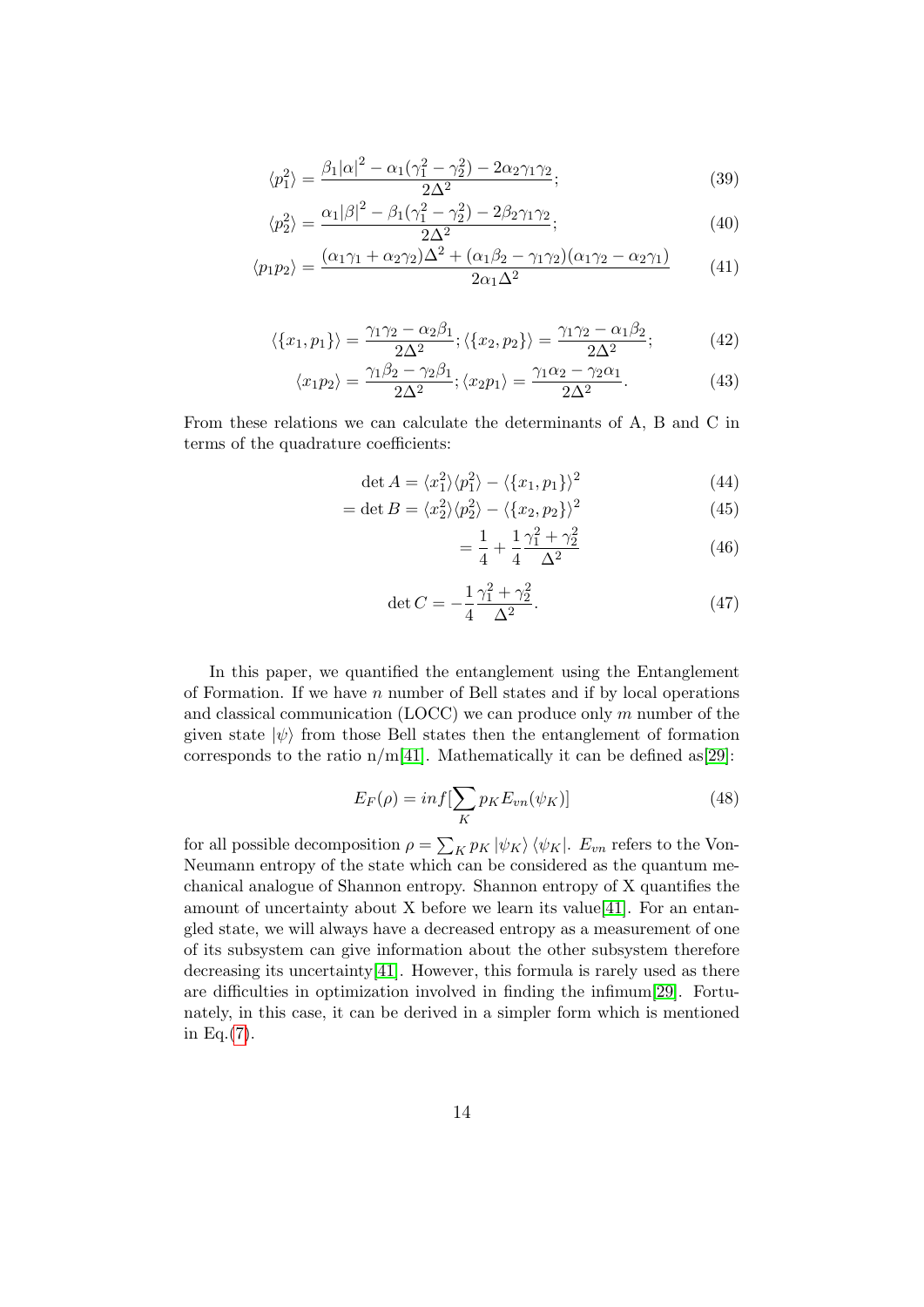### 7 Appendix B

In this section we shall consider the diagonalization of the matrix  $\Omega$  considered in Eq. [\(20\)](#page-8-1) and will present the necessary steps to arrive at the Eq. [\(21\)](#page-8-2). To diagonalize  $\Omega$ , note that it is not a symmetric matrix. The characteristic polynomial for this matrix is given by

$$
\det\{(\lambda I - \Omega)\} = \lambda^4 + b\lambda^2 + c = 0,\tag{49}
$$

where

$$
b = \omega_1^2 + \omega_2^2 + 2\theta^2 \alpha_1 \alpha_2, \quad c = \left(\omega_2^2 - \theta^2 \frac{M_1}{M_2} \alpha_2^2\right) \left(\omega_1^2 - \theta^2 \frac{M_2}{M_1} \alpha_1^2\right). \tag{50}
$$

From Eq. [\(13\)](#page-6-2), it can easily be checked that  $c > 0$  and  $\Lambda \equiv b^2 - 4c \ge 0$  with  $\overline{\Lambda} < b$ . Therefore, both roots for  $\lambda^2$  are real and negative, implying that the above characteristic equation has four pure imaginary roots:

$$
\{\lambda_1, \lambda_2, \lambda_3, \lambda_4\} = \{-i\sigma_1, i\sigma_1, -i\sigma_2, i\sigma_2\}
$$
\n(51)

where

$$
\sigma_1 = \left(\frac{b+\sqrt{\Lambda}}{2}\right)^{\frac{1}{2}}, \quad \sigma_2 = \left(\frac{b-\sqrt{\Lambda}}{2}\right)^{\frac{1}{2}},\tag{52}
$$

with  $\sigma_1 > \sigma_2$ . Since the matrix  $\Omega$  is not symmetric the left and right eigenvectors are different. The two left eigenvectors corresponding to the eigenvalues  $-i\sigma_i(i=1,2)$  are given by

<span id="page-14-0"></span>
$$
u_i \Omega = -i\sigma_i u_i, \quad i = 1, 2,
$$
\n<sup>(53)</sup>

and the other two are  $u_i^*$  corresponding to the eigenvalues  $i\sigma_i(i = 1, 2)$ . In the explicit form the left eigenvalues are

$$
u_{i} = \frac{1}{k_{i}} \begin{pmatrix} -iM_{1}M_{2}\sigma_{i}(\sigma_{i}^{2} - \omega_{2}^{2} - \theta^{2}\alpha_{1}\alpha_{2}) \\ M_{2}(\sigma_{i}^{2} - \omega_{2}^{2}) + \theta^{2}M_{1}\alpha_{2}^{2} \\ \theta M_{1}M_{2}\alpha_{2}(\sigma_{i}^{2} - \theta^{2}\alpha_{1}\alpha_{2}) + \theta M_{2}^{2}\alpha_{1}\omega_{2}^{2} \\ i\theta\sigma_{i}(M_{1}\alpha_{2} + M_{2}\alpha_{1}) \end{pmatrix}^{T}, \quad i = 1, 2, \quad (54)
$$

where  $k_i$ 's are the normalization constants. The right eigenvectors are  $v_i, i = 1, 2$  (corresponding to the eigenvalues  $-i\sigma_i, i = 1, 2$ ) and  $v_i^*, i = 1, 2$ (corresponding to the eigenvalues  $-i\sigma_i$ ,  $i = 1, 2$ ) satisfying the equation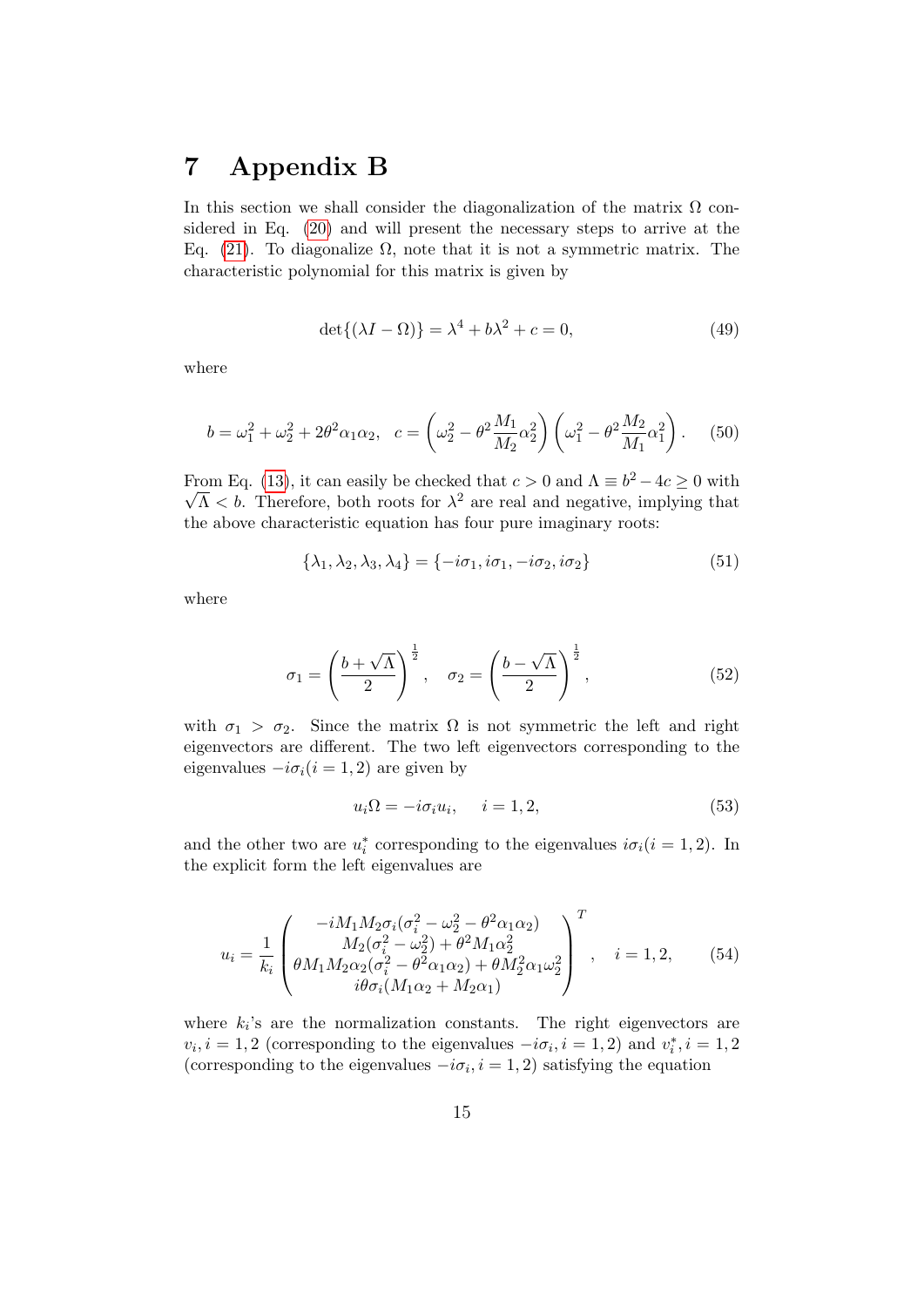<span id="page-15-0"></span>
$$
\Omega v_i = -i\sigma_i v_i, \quad i = 1, 2. \tag{55}
$$

From Eqs. [\(53\)](#page-14-0) and [\(55\)](#page-15-0), it is easy to check that

$$
u_i^* v_j = u_i v_j^*, \ \forall \ i, j = 1, 2. \tag{56}
$$

and by appropriately choosing the normalization constant, we have

$$
u_i v_j = u_i^* v_j^* = \delta_{ij}, \forall i, j = 1, 2.
$$
 (57)

Using Eqs. [\(18\)](#page-7-1) and [\(53,](#page-14-0) [55\)](#page-15-0), the relation between the left and right eigenvectors may be expressed as [\[30\]](#page-18-17)

$$
v_i = -\Sigma_y u_i^{\dagger}, \quad i = 1, 2. \tag{58}
$$

We define a  $4\times 4$  row matrix

$$
Q = (v_1, v_1^*, v_2, v_2^*). \tag{59}
$$

The inverse is given by

$$
Q^{-1} = \left(u_1^T, u_1^{*T}, u_2^T, u_2^{*T}\right)^T, \tag{60}
$$

and

$$
Q^{-1}\Omega Q = diag \quad (-i\sigma_1, i\sigma_1, -i\sigma_2, i\sigma_2). \tag{61}
$$

Another important relation is

<span id="page-15-1"></span>
$$
Q^{\dagger} = -\Sigma_z Q^{-1} \Sigma_y, \quad \Sigma_z = \text{diag} \quad (\sigma_z, \sigma_z). \tag{62}
$$

We now define the raising and lowering operators by the relations

$$
a_i = u_i X, \quad a_i^{\dagger} = u_i^* X, \quad [a_i, a_j^{\dagger}] = \delta_{ij}, \quad i, j = 1, 2.
$$
 (63)

We define

$$
A = \left(a_1, a_1^\dagger, a_2, a_2^\dagger\right) \tag{64}
$$

which can be written as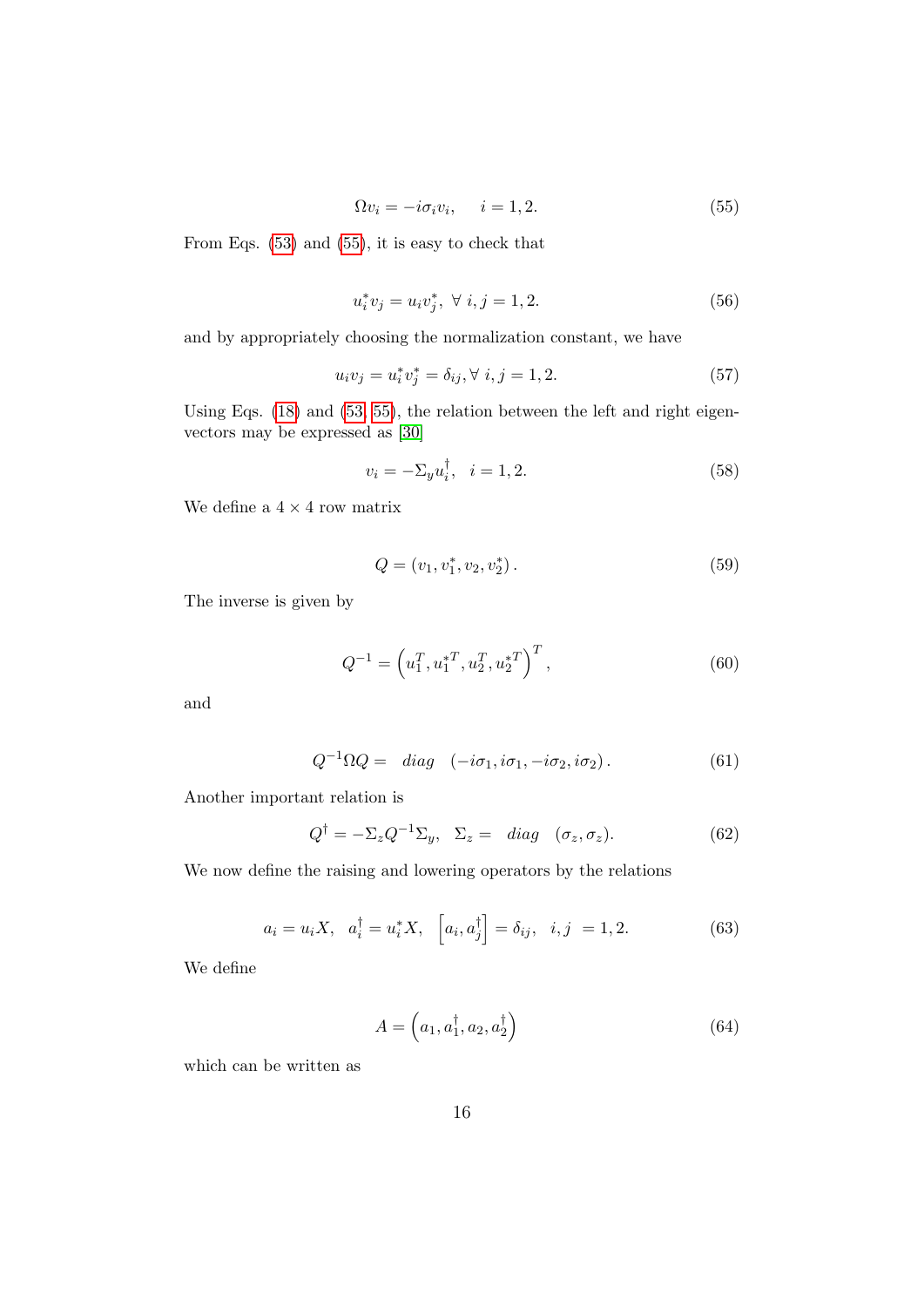$$
A = Q^{-1}X.\tag{65}
$$

Now using relations [\(15\)](#page-7-2), [\(19\)](#page-7-3) and [\(62\)](#page-15-1), it is easy to show that

$$
H = \frac{1}{2}A^{\dagger}\Sigma A, \quad \Sigma = \text{diag} \quad (\sigma_1, \sigma_1, \sigma_2, \sigma_2) \tag{66}
$$

which written in the explicit form yields the Hamiltonian of Eq.  $(21)$ .

Now, we shall work out the wave functions for the system described by the Hamiltonian of Eq. [\(12\)](#page-6-1). This may be expressed as:

<span id="page-16-0"></span>
$$
|n_1 n_2\rangle = \frac{1}{\sqrt{n_1! n_2!}} (a_1^{\dagger})^{n_1} (a_2^{\dagger})^{n_2} |00\rangle, \quad n_1, n_2 = 0, 1, 2, 3, .... \tag{67}
$$

where the ground state  $|00\rangle$  is given by

<span id="page-16-1"></span>
$$
a_1 |00\rangle = a_2 |00\rangle = 0.
$$
 (68)

Next, we shall determine this ground state wave function  $\psi_{00}$  in the coordinate space representation where

$$
\psi_{00} = \langle x_1 x_2 | n_1 n_2 \rangle \tag{69}
$$

and the other excited states can be obtained by using Eq. [\(67\)](#page-16-0). In the coordinate space representation, Eq. [\(68\)](#page-16-1) takes the following form:

<span id="page-16-2"></span>
$$
\left(\xi_{ij}x_j - i\eta_{ij}\partial_j\right)\psi_{00} = 0\tag{70}
$$

where

$$
\xi = \begin{pmatrix} u_{11} & u_{13} \\ u_{21} & u_{23} \end{pmatrix}, \quad \eta = \begin{pmatrix} u_{12} & u_{14} \\ u_{22} & u_{24} \end{pmatrix}
$$
(71)

with  $u_{i\beta}(i=1,2;\beta=1,2,3,4)$  is the  $\beta$ -th component of  $u_i$ . In order to solve Eq. [\(70\)](#page-16-2), we choose the trial solution  $\psi_{00} = N_0 \exp\{(-S(x, y))\}$ , where  $N_0$ is the normalization constant and  $S=\frac{1}{2}$  $\frac{1}{2}x_i\Lambda_{ij}x_j$ . Substituting this into Eq. [\(70\)](#page-16-2), we get

$$
\Lambda = i\eta^{-1}\xi. \tag{72}
$$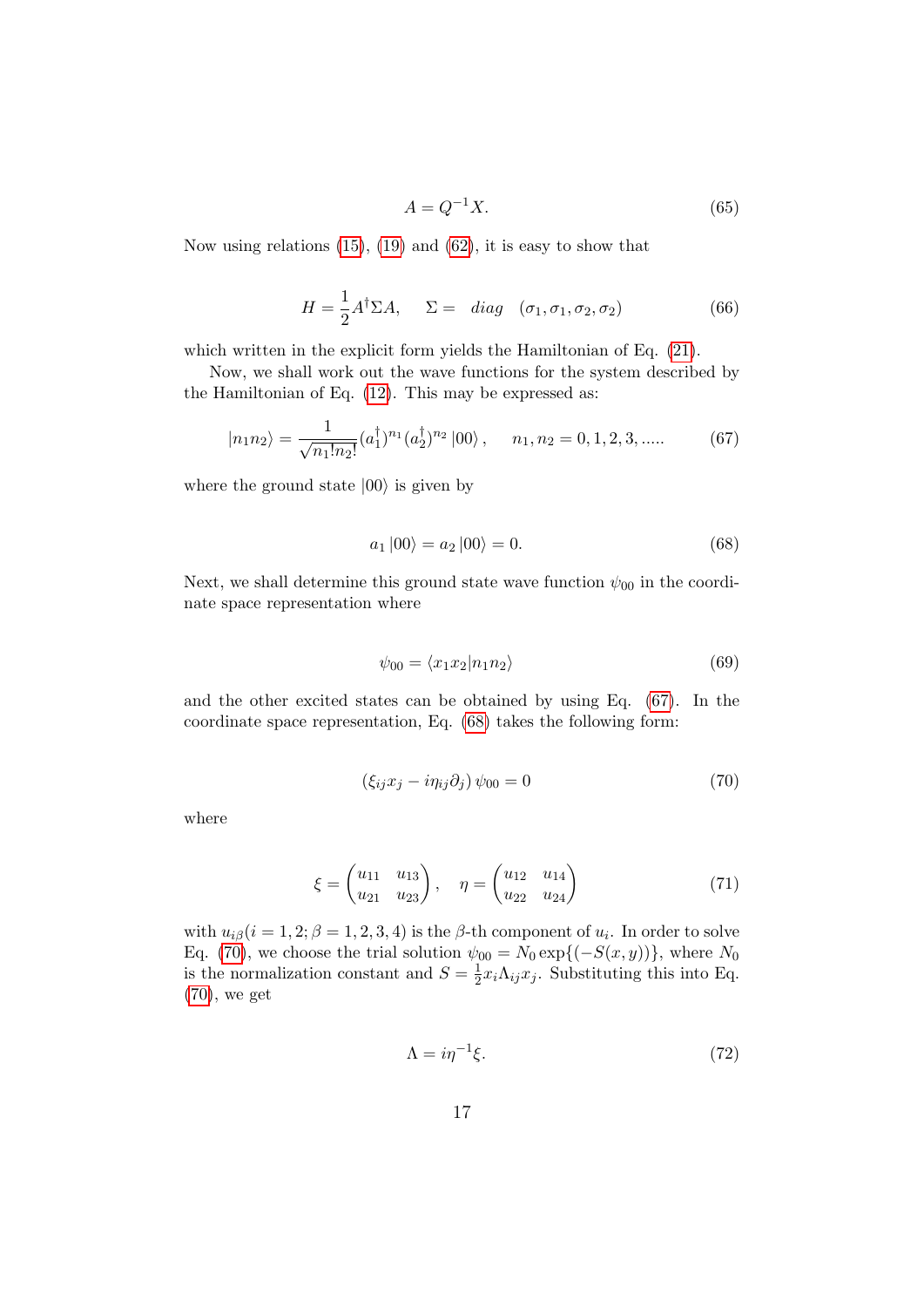This can easily be solved with the following expression for the components of the matrix Λ:

$$
\Lambda_{11} = \frac{M_1 M_2 \sigma_1 \sigma_2 (\sigma_1 + \sigma_2)}{\left[M_2(\omega_2^2 + \sigma_1 \sigma_2) - \theta^2 M_1 \alpha_2^2\right]},
$$
\n(73)

$$
\Lambda_{22} = \frac{M_2(M_2\omega_2^2 - M_1\theta^2\alpha_2^2)(\sigma_1 + \sigma_2)}{[M_2(\omega_2^2 + \sigma_1\sigma_2) - \theta^2M_1\alpha_2^2]},
$$
\n(74)

$$
\Lambda_{12} = \Lambda_{21} = \frac{iM_2(\theta^3 M_1 \alpha_2^2 \alpha_1 - \theta M_2 \alpha_1 \omega_2^2 + \theta M_1 \alpha_2 \sigma_1 \sigma_2)}{[M_2(\omega_2^2 + \sigma_1 \sigma_2) - \theta^2 M_1 \alpha_2^2]}.
$$
 (75)

All these expressions reduce to the form as obtained in the Ref. [\[30\]](#page-18-17) for the case  $M_1 = M_2$  and  $\theta \alpha_1 = \theta \alpha_2 = \omega_B$ .

### References

- <span id="page-17-0"></span>[1] R. Horodecki, P. Horodecki, M. Horodecki, K. Horodecki, Rev. Mod. Phys. 81 (2): 865942 (2009).
- <span id="page-17-1"></span>[2] J. Yin; Y. Cao; H-L Yong; J-G Ren; H. Liang; S-K Liao; F. Zhou; C. Liu; Y. Wu; G-S Pan; L. Li; N-L Liu; Q. Zhang; C.-Z. Peng; J.-W. Pan, Phys. Rev. Lett. 110 (26): 260407 (2013).
- <span id="page-17-2"></span>[3] J. Matson. Nature News (13 August 2012).
- <span id="page-17-3"></span>[4] M. B. Plenio and V. Vedral, J. Contemp. Phys. 39, 431 (1998).
- <span id="page-17-4"></span>[5] B. C. Sanders, J. Phys. A: Math. and Theor. 45, 24 (2012).
- <span id="page-17-5"></span>[6] N. Laflorencie, Physics Reports 646, 1 (2016).
- <span id="page-17-6"></span>[7] M. V. Raamsdonk, TASI 5, 297-351 (2015)
- <span id="page-17-7"></span>[8] S. Ryu and T. Takayanagi, Phys. Rev. Lett. 96, 181602 (2006)
- <span id="page-17-8"></span>[9] S. N. Solodukhin, Liv. Rev. Relativ. 14, 8 (2011)
- <span id="page-17-9"></span>[10] M.R.Douglas and N.A.Nekrasov, Rev. Mod. Phys. 73, 977 (2001); R. J. Szabo, Phys. Rep. 378, 207 (2003).
- <span id="page-17-10"></span>[11] H. S. Snyder, Phys. Rev. 71, 38 (1947).
- <span id="page-17-11"></span>[12] R. Banerjee, B. Chakraborty, S. Ghosh, P. Mukherjee, S. Samanta, Found.Phys. 39, 1297-1345 (2009)
- <span id="page-17-12"></span>[13] A. Kempf, G. Mangano and R. B. Mann, Phys. Rev. D 52, 1108 (1995)
- <span id="page-17-13"></span>[14] G. Amelino-Camelia, Nature 418 34 (2002)
- <span id="page-17-14"></span>[15] S. Doplicher, K. Fredenhagen and J. E. Roberts, Phys. Lett. B 39, 331 (1994).
- <span id="page-17-15"></span>[16] N. Seiberg, E. Witten, JHEP 9909 032 (1999)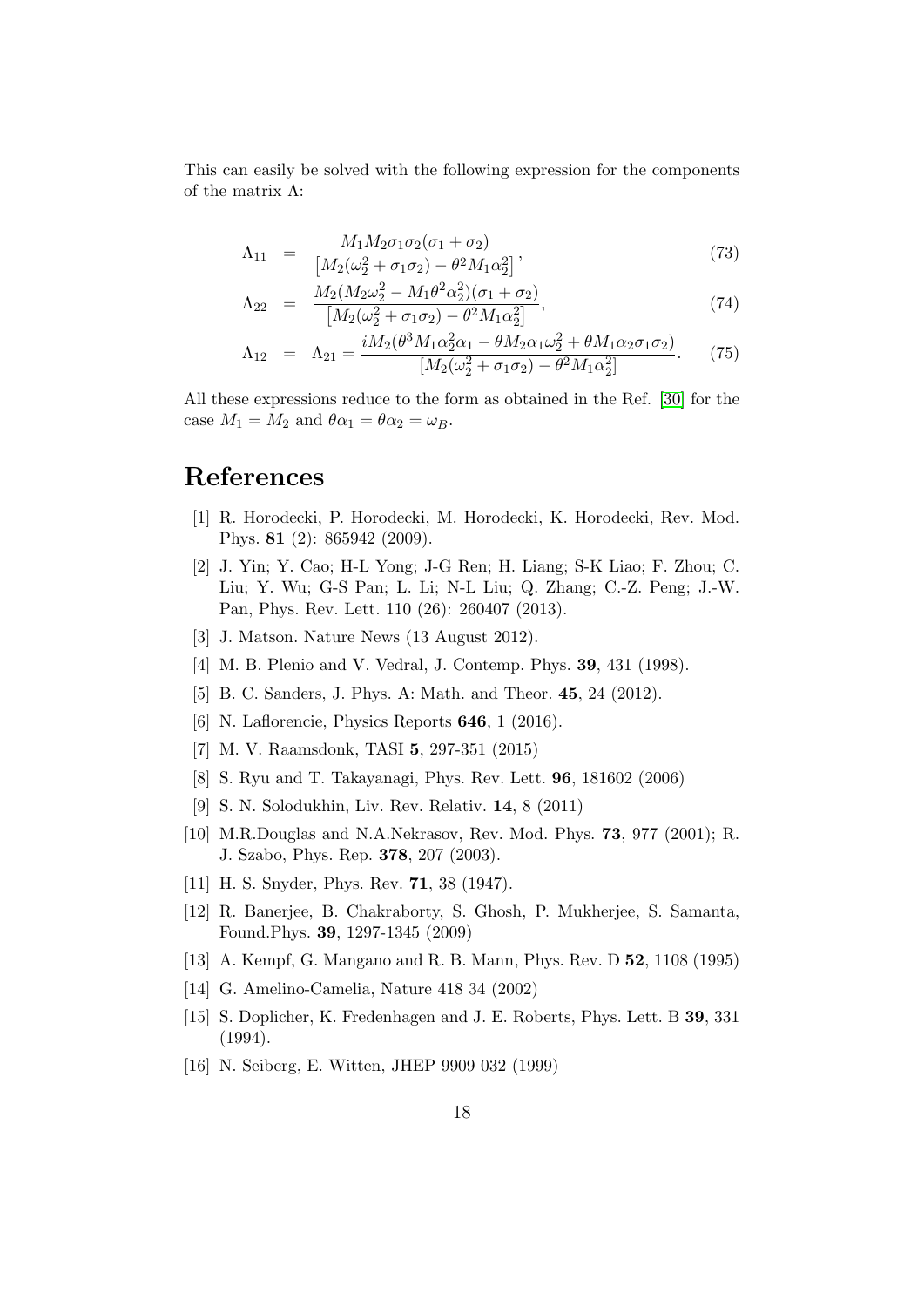- <span id="page-18-0"></span>[17] T. F. Demarie, Eur. J. Phys. 39, 035302 (2018)
- <span id="page-18-1"></span>[18] C. Weedbrook, S. Pirandola, N. J. Cerf, J. H. Shapiro, S. Lloyd, Rev. Mod. Phys. 84, (2012).
- <span id="page-18-2"></span>[19] N. Korolkova, G. Leuchs, R. Loudon, T.C. Ralph, and C. Silberhorn, Phys. Rev. A 65 , 052306 (2002).
- <span id="page-18-3"></span>[20] W.P. Bowen et al., Phys. Rev. Lett. **90**, 043601 (2003).
- <span id="page-18-4"></span>[21] O. Gl ckl, S. Lorentz, C. Marquardt, J. Heersink, M. Brownnutt, C. Silberhorn, Q. Pan, P. van Loock, N. Korolkova, and B. Leuchs, Phys. Rev. A68, 012319 (2003).
- <span id="page-18-5"></span>[22] V. Josse, A. Dantan, A. Bramati, M. Pinard, and E. Giacobino, Phys. Rev. Lett. 92 , 123601 (2004).
- <span id="page-18-6"></span>[23] G. Li, Y. Yang, K. Allart, and D. Lenstra, Phys. Rev. A69 , 014301  $(2004).$
- <span id="page-18-7"></span>[24] H.J. Kimble and D.F. Walls, J. Opt. Soc. Am. B 4 , 1450 (1987).
- <span id="page-18-8"></span>[25] B. Julsgaard, A. Kozhekin, and E.S. Polzik, Nature 413 , 400 (2001).
- <span id="page-18-9"></span>[26] F. Grosshans, G. van Assche, J. Wenger, R. Brouri, N.J. Cerf, and P. Grangier, Nature 421 , 238 (2003).
- <span id="page-18-10"></span>[27] T.C. Zhang, K.W. Goh, C.W. Chou, P. Lodahl, and H.J. Kimble, Phys. Rev. A 67 , 033802 (2003).
- <span id="page-18-11"></span>[28] D. Akamatsu, K. Akiba, and M. Kozuma, Phys. Rev. Lett. 92 , 203602  $(2004).$
- <span id="page-18-12"></span>[29] R. W. Rendell and A. K. Rajagopal, Phys. Rev. A 72, 012330 (2005).
- <span id="page-18-17"></span>[30] Q-G Lin, Commun. Theor. Phys. 38, 667-674 (2002).
- <span id="page-18-13"></span>[31] R. Simon, Phys. Rev. Lett. **84**, 2726 (2000).
- <span id="page-18-14"></span>[32] L-M Duan, G. Giedke, J.I. Cirac, and P. Zoller, Phys. Rev. Lett. 84 , 2722 (2000).
- <span id="page-18-15"></span>[33] G. Giedke, B. Kraus, M. Lewenstein, and J.I. Cirac, Phys. Rev. Lett. 87 , 167904 (2001).
- <span id="page-18-16"></span>[34] S. Popescu and D. Rohrlich, Phys. Rev. A56 , R3319 (1997).
- <span id="page-18-18"></span>[35] A. E Bernardini et al, J. Phys.: Conf. Ser. **626**, 012046(2015).
- <span id="page-18-19"></span>[36] B-S Lin, J. Xu and T-H Heng, Mod. Phys. Lett. A 34, 1950269 (2019).
- <span id="page-18-20"></span>[37] S. Bakal, Y. S. Kim and M. E. Noz, Symmetry 8, 55 (2016).
- <span id="page-18-21"></span>[38] I. Dadic, L. Jonke, S. Meljanac, Acta Phys.Slov. 55, 149-164 (2005).
- <span id="page-18-22"></span>[39] O. Eboli, R. Jackiw, and S. Y. Pi, Phys. Rev. D 37, 3557 (1988)
- <span id="page-18-23"></span>[40] A. K. Rajagopal, Phys. Lett. A **228**, 66 (1997).